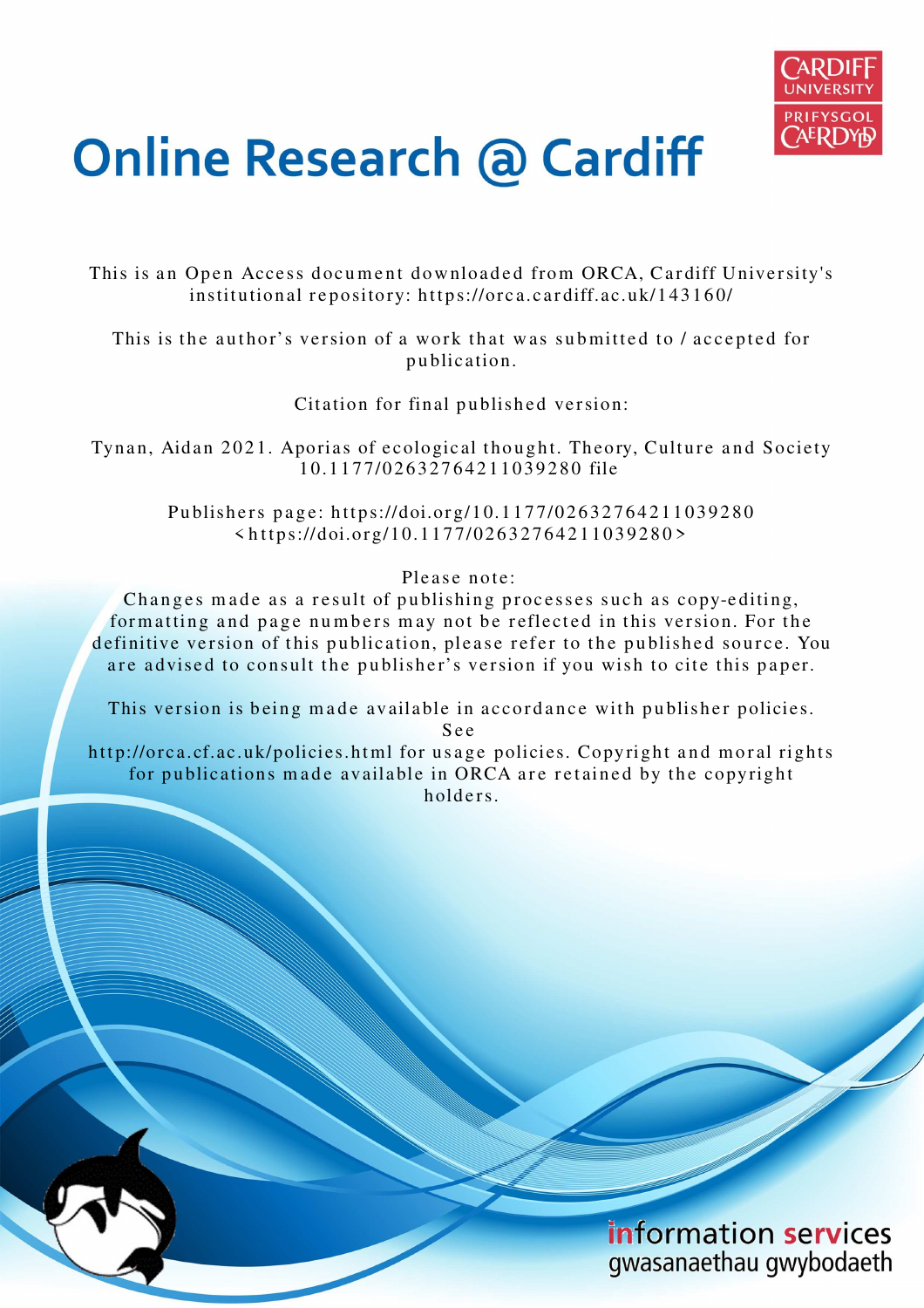# **Aporias of Ecological Thought**

### **Abstract**

Debates in ecological social theory are characterised by dualisms of nature and society. I propose the notion of 'ecological aporias' to account for these dualisms, focusing on three landmark examples of ecological thought over the past four decades from Niklas Luhmann, Bruno Latour, and Jason W. Moore. I show the persistence in this work of paradoxes and intractable contradictions revolving around the nature/society dualism. Rather than trying to dissolve these ecological aporias, I draw on recent work in eco-deconstruction to suggest that the ecological is itself an aporetic category and that this enables a new perspective for political ecology in an age of climate crisis. Rejecting Latour's identification of political ecology with the politics of dwelling, I argue that climate change demands we recognise forms of life irreducible to the ontological security on which the concept of the ecological has long been based.

#### **The Bipolarity of Ecology**

Ecology's central insight—*the* ecological thought, as Timothy Morton puts it—that 'everything is connected' draws us into certain intractabilities that interconnectedness itself cannot resolve (2010: 1). The major theoretical problems concerning the divide between nature and human society that the environmental humanities and social sciences have repeatedly encountered can be traced back to these intractabilities (Soulé and Lease, 1995; Descola and Pálsson, 1996; Vogel, 1996, 2015; Plumwood, 2002; Heyd, 2005; Nichols, 2011; Malm, 2018). William Cronon, in a famous article, notes the 'dilemma' of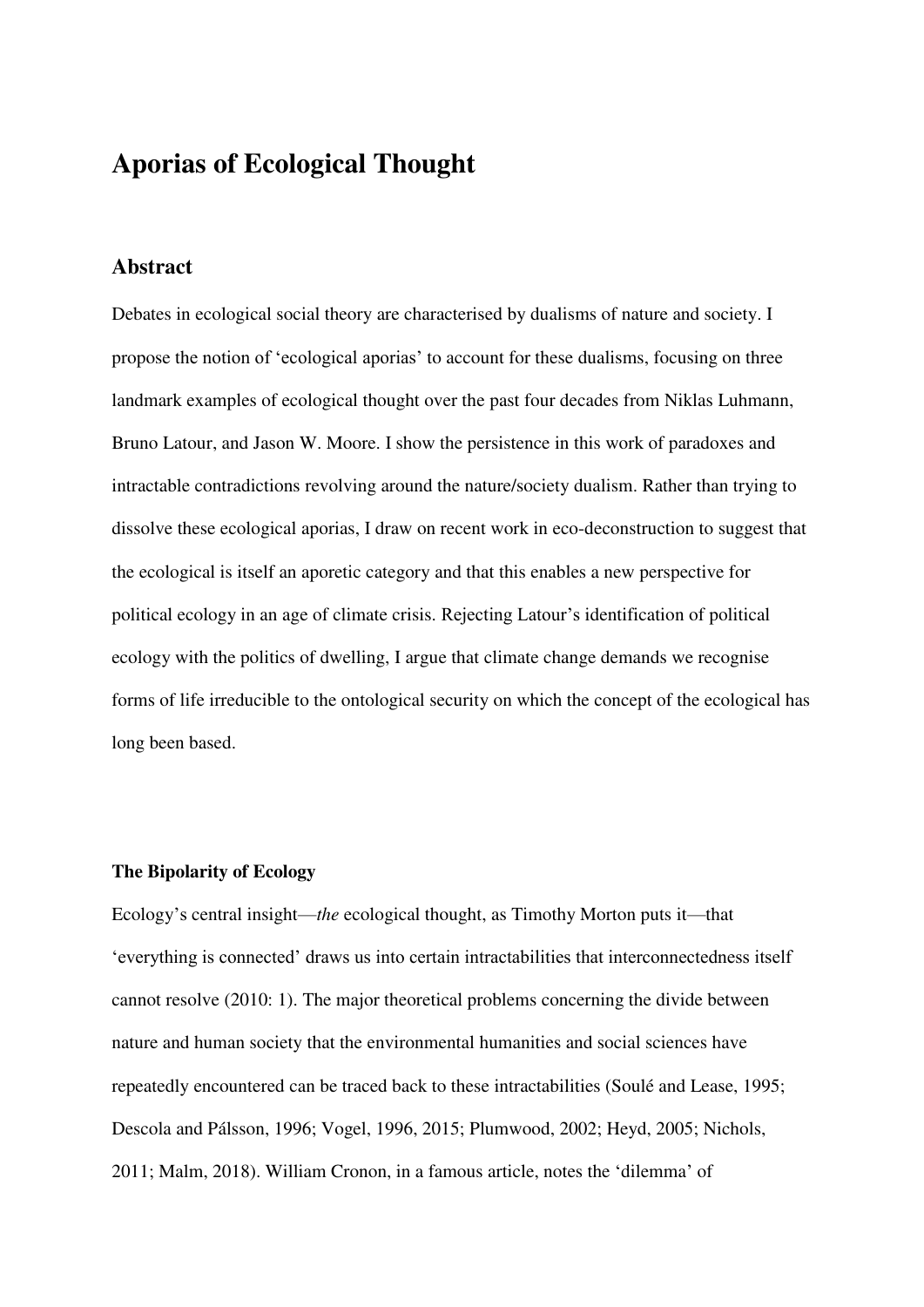environmental historians in this respect: 'On the one hand, a fundamental premise of my field is that human acts occur within a network of relationships, processes, and systems that are as ecological as they are cultural' (1992: 1349). On the other hand, he continues, historians depend necessarily on narratives, causal sequences that cannot avoid reducing the complexity of ecological interconnectedness and thus removing us from what we call 'nature' altogether: 'When we choose a plot to order our environmental histories, we give them a unity that neither nature nor the past possesses so clearly. In so doing, we move well beyond nature into the intensely human realm of value' (1992: 1349). The very interconnectedness that was supposed to dissolve the dualism of natural facts and sociocultural values instead renders it insoluble, or what I will here call aporetic, both necessary and impossible. Jacques Derrida famously defined his conception of aporia as an 'experience of the nonpassage' in which the impasses of dualisms, oppositions, contradictions, and paradoxes are neither dissolved dialectically nor endured passively, but used to account for ethical and political problems  $(1993: 12-15)$ .<sup>1</sup> For Derrida, aporias refer in particular to legal, ethical and political questions of boundaries and borders (1993: 17). In what follows, I suggest how the concept of aporia can be extended beyond deconstruction's usual remit to address what Jason W. Moore has succinctly diagnosed as the 'One System/Two Systems' problem, a general tendency of 'Green Thought' to recognise on one level that humanity is a species within 'the web of life' while, on another level, treating human activity as separate to, and often destructive of, nature (2015: 170). While the nature-society dualism can be dissolved at the level of philosophical principle, it is often reinscribed at the methodological or strategic level. Moore calls this tendency the fundamental impasse of environmental studies today (2015: 34). Rather than dialectically dissolving the impasse, however, we can reframe it as an aporia. Doing so, I suggest, leads us into a rethinking of the foundations of political ecology.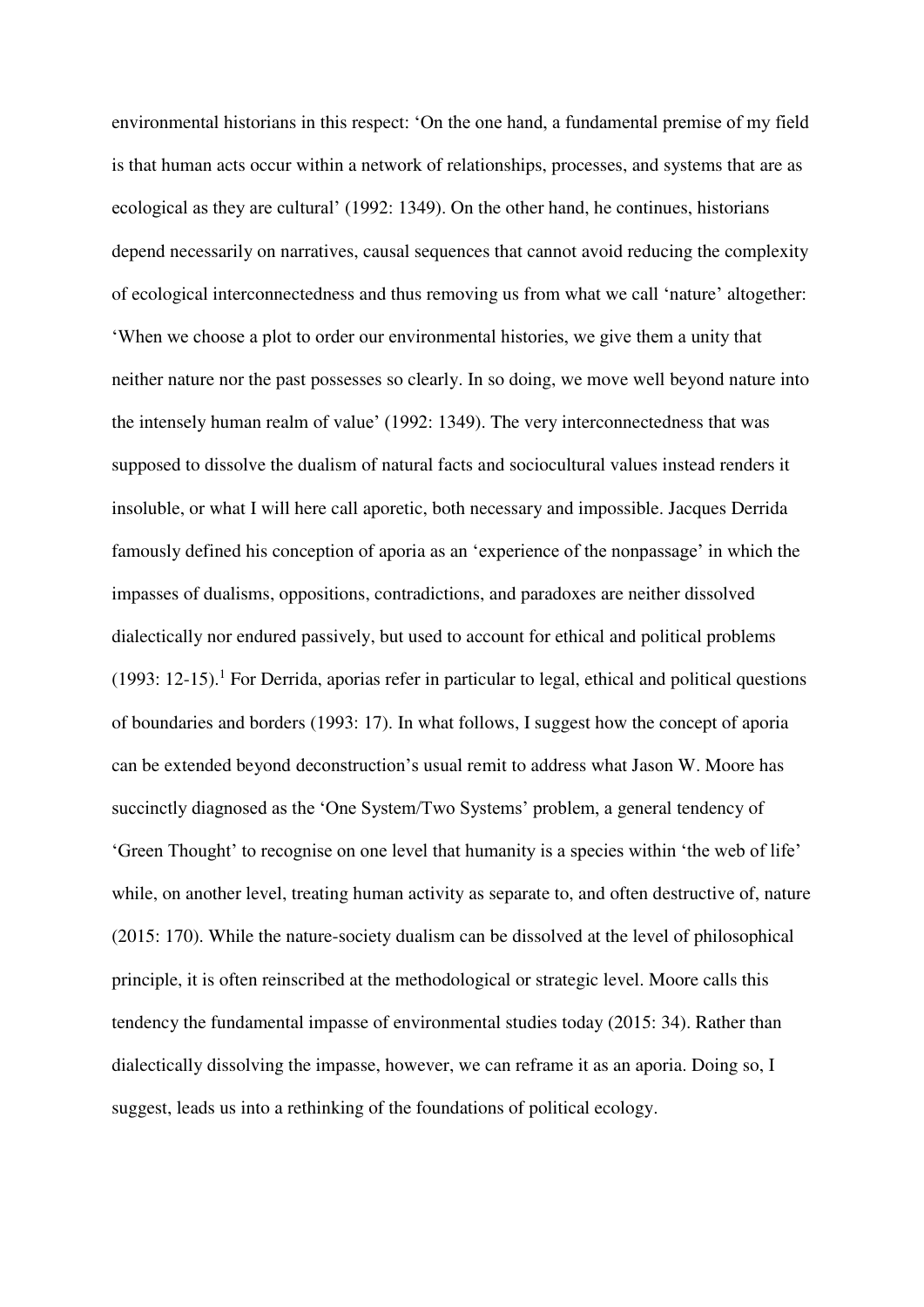When dealing with the dualisms of nature and society that figure so centrally in ecological thought—an admittedly amorphous term to which I hope to give some definition—the concept of aporia grants us a much-needed perspective. By grasping the nature-society dualism (and related dualisms) as an aporia and not as a contradiction awaiting resolution, we can interrogate the role of the ecological more clearly. The word 'ecology' derives from the Greek term *oikos*, meaning house, home, or dwelling place, the same root that gives us 'economy'. Ernst Haeckel's coinage of 'Oecologie' in 1866 was intended to locate the relationships of the organism to the surrounding world via its 'dwelling place' [*Wohnort*] (1866: 286). Ecological thought is, by definition, the thinking of dwelling and not just of interconnectedness, and thus means asking after what Martin Heidegger termed 'the plight of dwelling' [*Not des Wohnens*], though we have to extend this beyond the purely human domain to which Heidegger tried to contain it (1971: 159). The concern with dwelling is a central theme of Bruno Latour's recent accounts of politics in the age of climate emergency (Latour, 2017, 2018). Confronting what he calls, following James Lovelock and Isabelle Stengers, 'Gaia', the planetary horizon of politics, requires reckoning with the Earth as the place of human and nonhuman dwelling. This is the lesson Latour takes from SF blockbusters such as *Avatar* (2009) and *Gravity* (2013): 'The place of the action is here below and right now. Dream no longer, mortals! You won't escape into space. You have no dwelling place but this one, this narrow planet' (2017: 81). This reduction of climate politics to the politics of Earthly dwelling—which for Latour is also a politics of territorialisation, in a neo-Schmittian sense (2017: 232)—should be resisted, I argue, in the name of an *anecological life*, a life lived at the very limits of habitats and territories where interconnectedness is not merely given but destroyed and remade, a life whose relation to dwelling is uncertain and provisional. For this reason, I want to show that the object of the plight of dwelling, the *oikos*, is itself *fundamentally aporetic*—that is, it involves an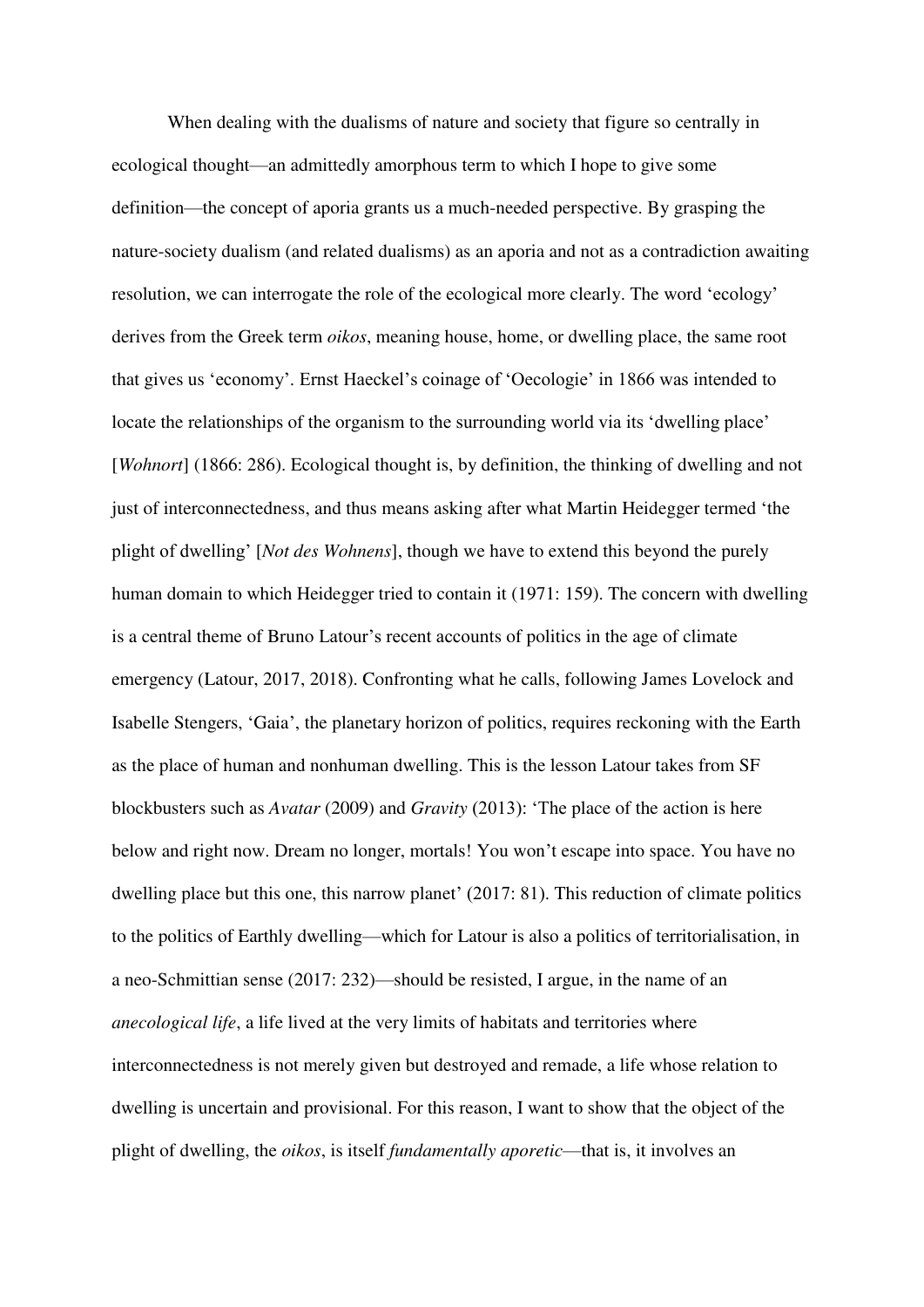experience of its own impossibility. The aporia is a site where 'there is no longer a home *[chezsoi]* and a not-home *[chez l'autre]*' (Derrida, 1993: 20). Indeed, the aporetic site tends towards a dissolution of 'topographical or topological conditions' altogether, such that making place must be said to subsist alongside the impossibility of place (1993: 21). We should think life not just in terms of the *oikos* but in terms of this passage to the impossible.

The interconnectedness of everything exists in an ineradicable tension with the demand for dwelling, in a double law that cannot be resolved through the *oikos*. This is why the latter cannot have the foundational or grounding role which ecological thought, from Haeckel and Heidegger to Latour and Moore, has so often sought out. There is a *bipolarity* within the ecological, then, which prevents a 'holistic' resolution of the *oikos* with interconnectedness. As I show in the final section of this article, the concept of anecological life can be understood in terms of what Derrida conceives as the double law of hospitality, in which the unconditional welcoming of others can only be practiced on the basis of conditions that impose, with a necessary minimum of violence, a limit between self and other, inside and outside, society and nature. Thus, the anecological thought by which the topological conditions of the *oikos* tend to disappear asserts itself in the very midst of the ecological thought of total interconnectedness. My goal therefore is certainly not to offer a means of overcoming the opposition of nature and society where others have failed nor to accept it as an 'unproblematic' dualism, but to suggest that ecological theory and criticism contain insoluble conflicts that problematise both dualism and holism. By turning to Derrida at the end of this article, I suggest not a definitive answer but only one possible theoretical path.<sup>2</sup> Nevertheless, recent eco-deconstructive accounts are of importance because they make the *oikos* a necessary object of critique (Fritsch, Lynes and Wood, 2018).

In what follows, I present readings of three major interventions in environmental social theory over the past four decades from Niklas Luhmann (1989), Latour (2004), and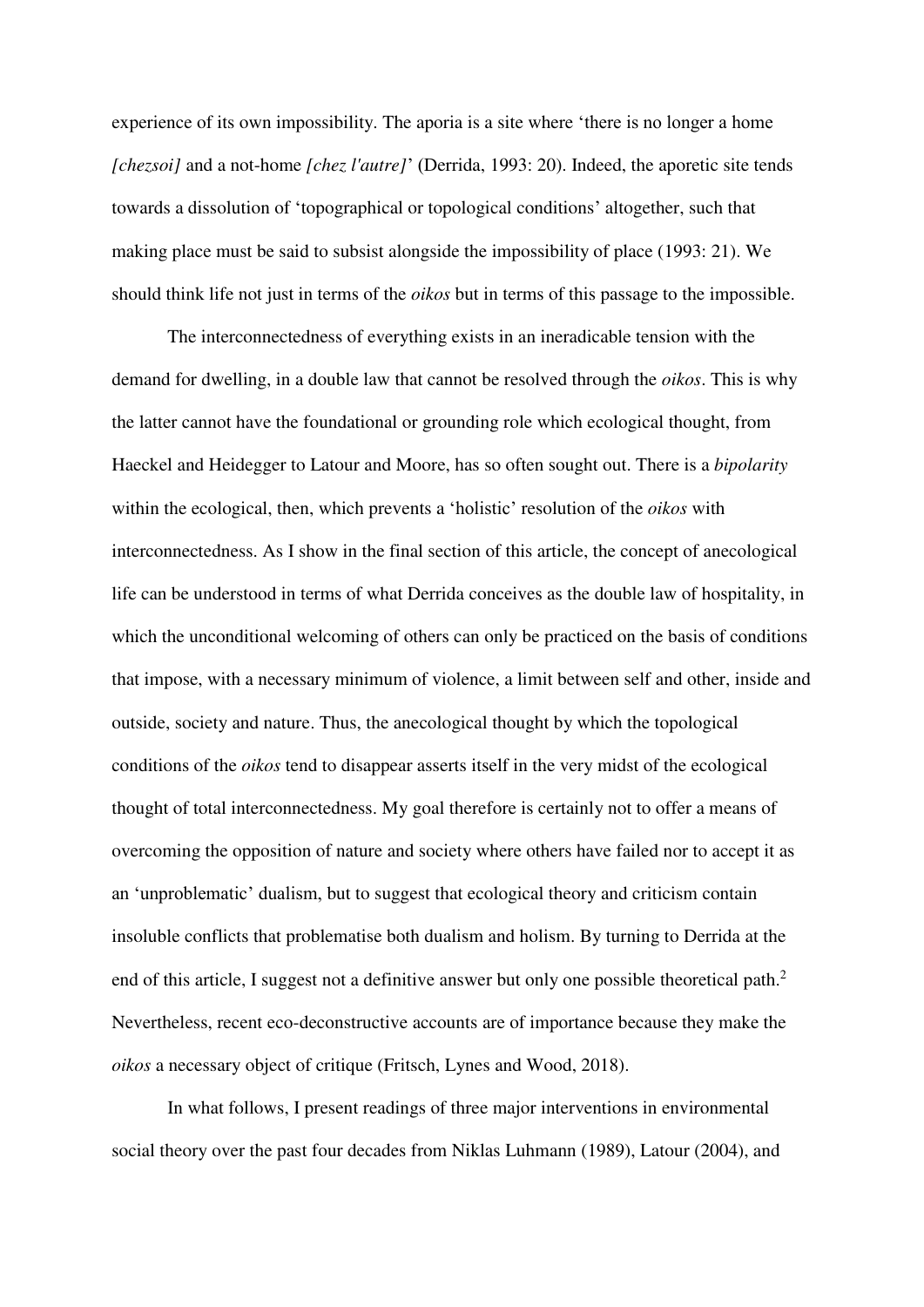Moore (2015), each of which confronts aporias within the ecological as a general framework for thinking about social reality and provides polemical responses to how environmental politics has constructed its aims and scope. Luhmann does this from a conservative position that is sceptical of what was then the relatively new environmental movement. Latour suggests a new form of constitutional liberalism that aims to dissolve the 'bicameral' separation of nature and society to which political ecology has remained captive. Moore, from a Marxist position, attacks what he calls the 'Green arithmetic' by which nature is merely added to the existing concerns of political economy. Each author, then, produces a critique of environmental consciousness in a way that helps clarify the stakes of ecological thought.

#### **Governing the Ecological Paradox**

*Ecological Communication*, first published in German in 1986, applies Luhmann's distinctive interdisciplinary systems-theoretical framework to the ecological question, which he defines as the process by which society as a system, or systemic unity of subsystems, communicates to itself about what lies outside it, i.e. the environment. Society is a 'thermodynamically open system', meaning that it enters into exchange with and is dependent on its external conditions while maintaining its autonomy from them through autopoietic self-regulation and selfreproduction. For Luhmann, who draws on theories of the autopoiesis of living systems (Maturana and Varela, 1980), the environment is what maintains the simultaneous openness and closure of the social totality:

The dynamics of complex autopoietic systems itself forms a recursively closed complex of operations, i.e., one that is geared toward self-reproduction and the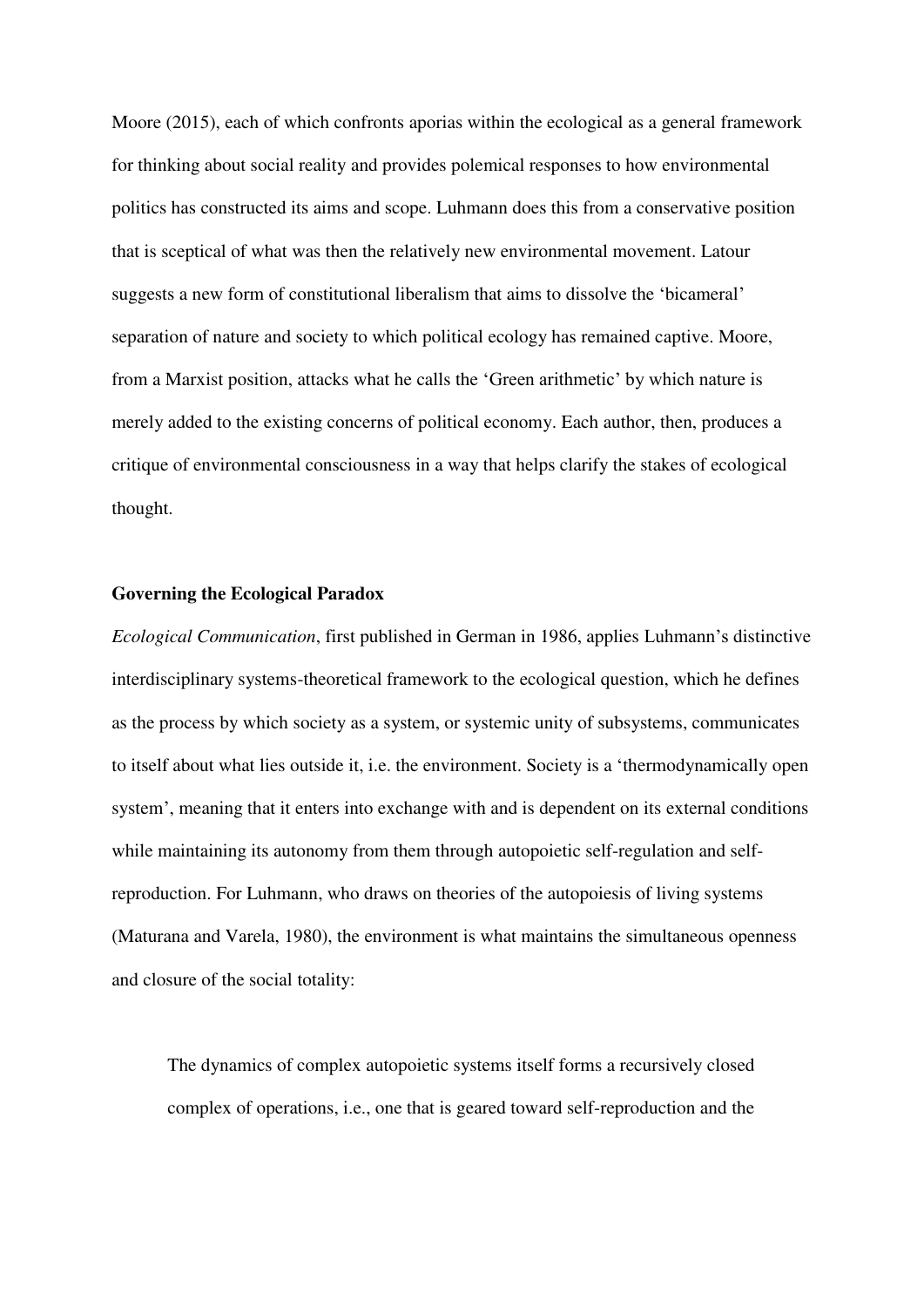continuation of its own autopoiesis. At the same time, the system becomes increasingly open, i.e., sensible to changing environmental conditions. (1989: 13)

The environment is both the condition of possibility and external source of constraints and stimuli for the system called society. Luhmann uses the concept of 'resonance' to describe the way a system communicates with itself through its own internal differences (interacting subsystems) and 'coupling' to describe how these differences are aligned with the difference between the system as a whole and its outside (1989: 16). 'Interconnection' denotes the resonance of functionally differentiated subsystems—science, economics, law, and so on that have evolved under certain environmental constraints. These constraints are, however, screened off, reduced in complexity and processed very selectively, such that a point-to-point relationship between society and the environment is impossible. Luhmann insists that there is *never* any transfer of information between the system and its environment (1989: 18). Rather, information (and thus meaning) is generated through the system's internal processes of selfdifferentiation. This is where the real import of the ecological lies. The system does *not* react to the environment but only to changes within the interconnections determining the system's autopoiesis. Any social theoretical consideration of the ecological question must necessarily proceed from an engagement with the 'fundamental paradox' of unity and difference, 'the unity of the ecological interconnection and the difference of system and environment that breaks this interconnection down' (1989: 6).

While ancient Greek and medieval culture understood the environment in terms of an encompassing body or cosmos 'that assigned the proper place to everything in it', the eighteenth century marks a break with these traditions (Luhmann, 1989: 6). Aristotelian notions of a 'natural' or 'proper' place featured in the medieval and early modern period to align cosmological with social order (Spitzer, 1942: 9). Modern concepts such as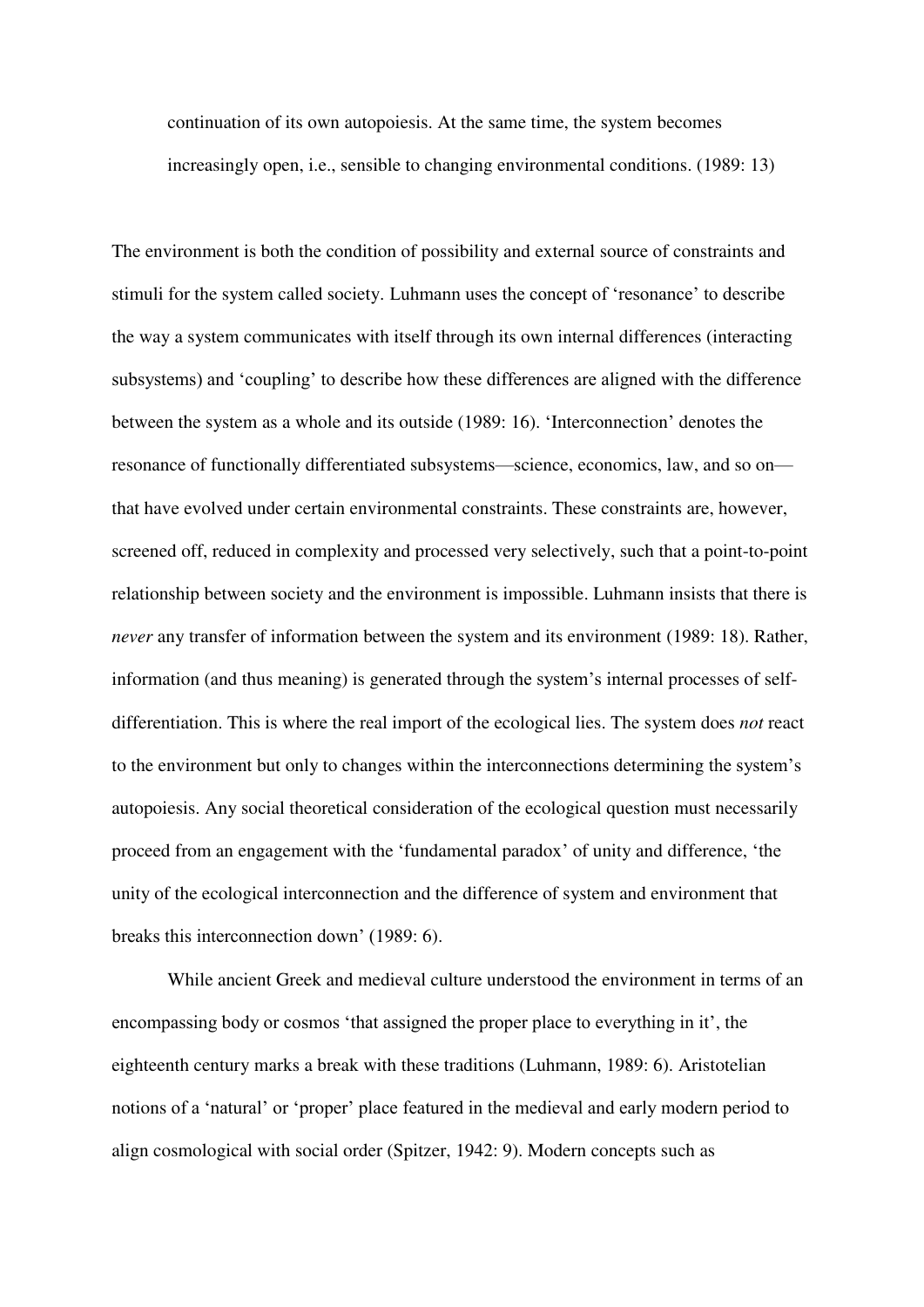'environment' and '*Umwelt*' emerge in response to the fact that such social and cosmological order could no longer be taken for granted (Luhmann, 1989: 6). If social systems are autopoietic and self-referential and thus define their own boundaries immanently, then the erosion of older notions of a divinely ordered cosmos causes the environmental question to emerge as a structural problem, and not simply an empirical or ethical one, for modern society. In this way, Luhmann's account frames modern environmental consciousness within the theologico-political terms of social self-regulation rather than in the terms of environmental ethics, which he excoriates as anxious moralising (1989: 130). An older duality of the sacred and profane comes to be replaced with the modern duality of nature and society: 'civilization took the place of the sacred … as the counter-concept to nature' (1989: 2-3). This new duality emerges out of the very same historical movement that displaced the regulating functions of religion.

Framing the question in this way allows Luhmann to dismiss the emerging environmental movement as a symptom of the unresolved problems of modern, secular society. Ecocriticism and the environmental humanities have had little recourse to his work (Bergthaller, 2016: 108). Yet, 35 years on, his anti-Green polemic provides a useful means of assessing the impasses of contemporary environmental politics and the theoretical questions underlying them. We can thus argue that environmental questions are deeply connected to failures of the 'self-observation' of late capitalist societies, the inability of these societies to justify their 'normal' functioning (Luhmann, 1989: 124-5). Environmental ethics cannot and should not avoid confronting the irreducible ecological paradox—or aporia—of a society that speaks about its exterior environment on the basis of terms it generates internally through the requirements of its reproduction (1989: 142). The ecological aporia problematises the representational framework of any presumed one-to-one correspondence between the social and the natural. It also precludes positing society as a system within a larger system called the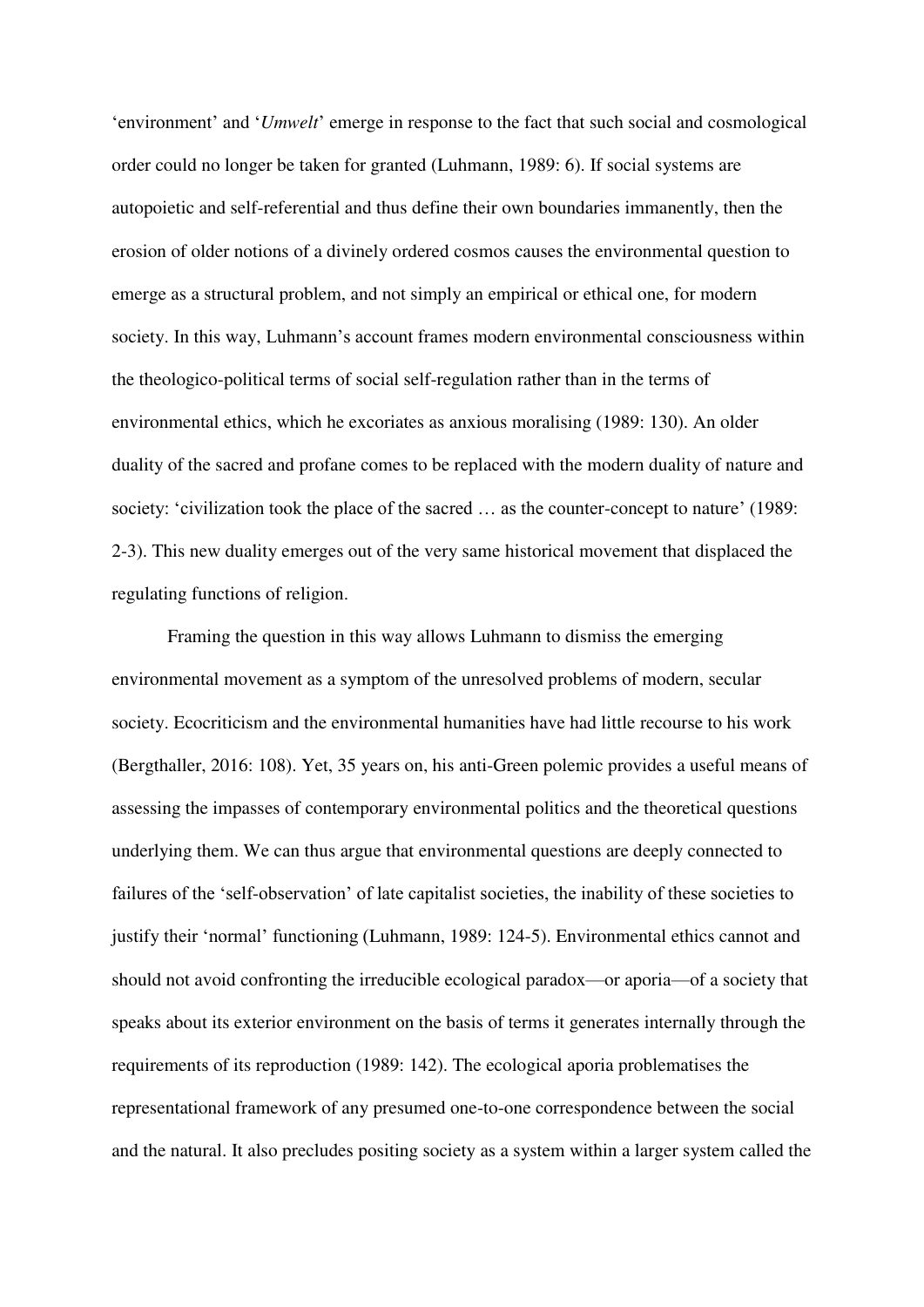biosphere or the Earth. The first point relates to Cronon's dilemma noted above. Ecological interconnectedness must be reduced in order for us to communicate about it. An environmental stimulus can trigger resonances between functionally differentiated and interconnected subsystems that bear no resemblance whatsoever to the original environmental cause (Luhmann, 1989: 50). The second point, following from this, means that the interconnectedness of everything does not compose a unity or totality but makes such totalisation impossible.

Luhmann views this in terms of the paradox of social self-observation. He writes that 'every attempt within the system to make the unity of the system the object of a system operation encounters a paradox because this operation must include and exclude itself' (1989: 113). The whole cannot be a part of the whole.<sup>3</sup> If traditional societies were able to live with this, modern ones cannot, primarily because religion no longer serves as a principle of social legitimation (1989: 122). The environment, meanwhile, is 'the total horizon of information processing', and thus 'an internal premiss for the system's own operations' to the extent that it allows the system to distinguish itself from its other (1989: 22). Society can observe its own observations, can represent itself to itself as a unity *only* via the environment that bounds it externally and prevents the total closure of the autopoietic loop on which social reproduction depends. But the environment cannot observe itself in like fashion, and thus the holistic view of the environment as a larger totality containing the totality of society is always *correlated* with society's own incomplete self-observation (1989: 135). Environmental holism—even Moore's dialectical Marxist version—can be challenged, then, as the ideological image of a society which, because it is both closed and open at the same time, can imagine itself as a totality *only through another, imagined totality*. There is no Nature of nature, no external point from which distinctions between natural and non-natural can be drawn. Luhmann offers no solution to the paradox but counsels a rational directing of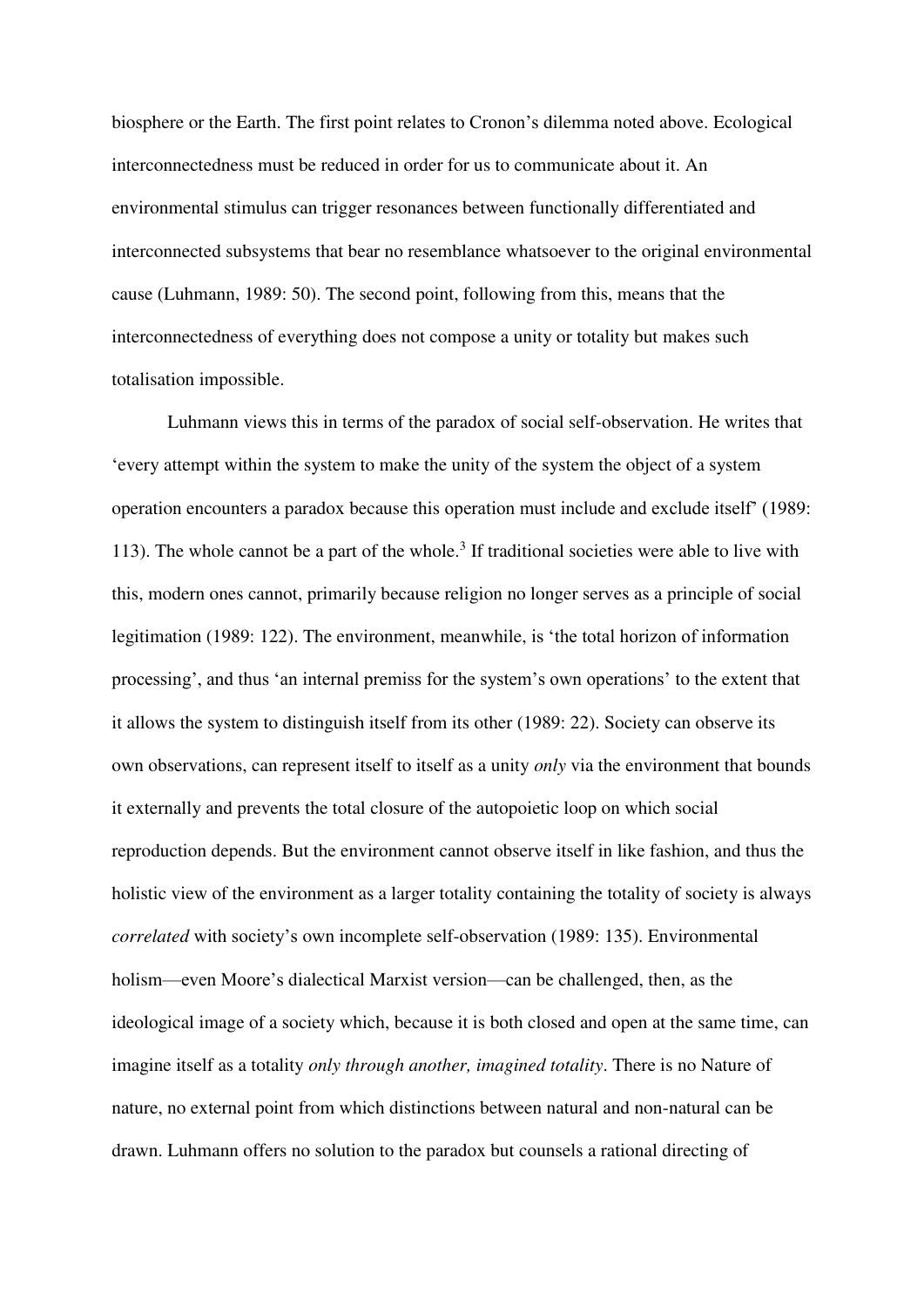society's 'information processing' in a way that rejects both utopianism and despair (1989: 138). The best way to deal with what lies outside the system is to better govern the system's internal dynamics, but he avers there is 'no "constitution"' that could transform the 'ecological difference' between nature and society into guidelines for a new unification (1989: 137). Any such utopian effort would have to deny the ecological difference through a complete autopoietic closure, an absolute self-justification or self-grounding which, Luhmann warns, would make the paradox ungovernable.

#### **Housing the Collective**

As if in a direct rebuttal of Luhmann, Latour's *Politics of Nature* from 1999 lays out a new constitution in which the dualism of nature and society is dissolved into a collective dwelling of human and non-human actors. Within our existing 'modern' constitution, Nature—as described by scientists—and society—as governed by politicians—are like two houses of a bicameral parliament, but they have been organised so as to exclude one another aporetically, in a 'civil war' preventing collaboration (Latour, 2004: 175). The nature studied by scientists comes to occupy an ontologically different kind of reality from society. Ecological problems therefore become intractable. For Latour, Nature is invested by science with the incontrovertible certainties one might associate with the forms of transcendence and divine right opposed by secular liberalism. As long as science remains the custodian of ontological absolutes and society the arena of epistemological contestation, the Revolution will not have finished the job of abolishing the *Ancien Régime* and secularizing politics (2004: 246). Nature remains beyond the reach of public life, which is likewise prevented from engaging with nature, such that the practice of political ecology is *doubly* thwarted. Latour deploys the myth of the cave from Plato's *Republic* to demonstrate the problem: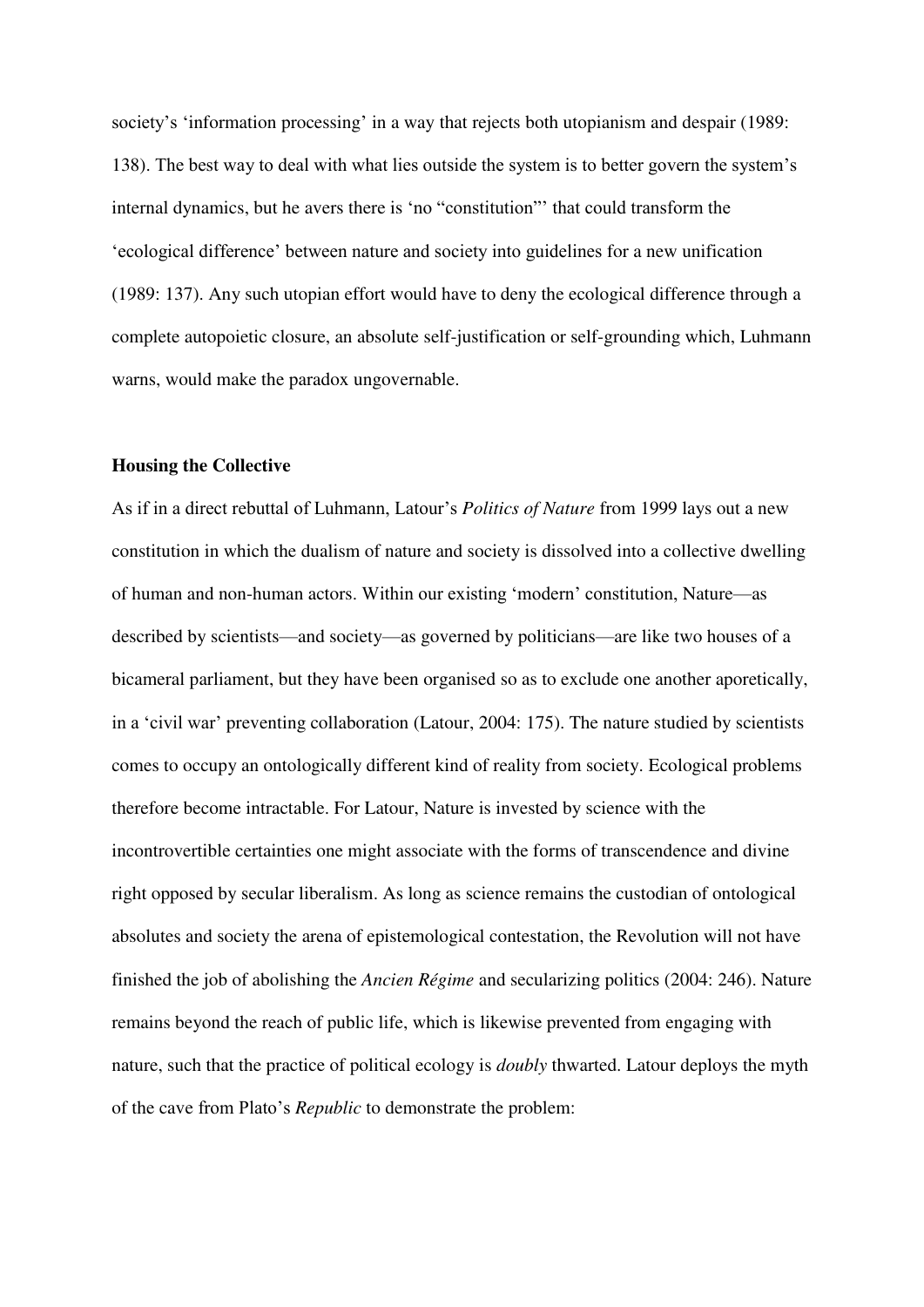The Philosopher, and later the Scientist, have to free themselves of the tyranny of the social dimension, public life, politics, subjective feelings, popular agitation—in short, from the dark Cave—if they want to accede to truth. Such is the first shift … But the myth also proposes a second shift: the Scientist, once equipped with laws not made by human hands that he has just contemplated because he has succeeded in freeing himself from the prison of the social world, can go back into the Cave so as to bring order to it with incontestable findings that will silence the endless chatter of the ignorant mob. (2004: 10-11)

The dualism of nature and society is deeply embedded in the history of Western metaphysics, even if it is only modernity that brings it to a crisis point. Ecological interconnectedness presents a range of risk-laden 'tangled objects'—asbestos, viruses, greenhouse gases—which form 'rhizomes and networks' sprawling indiscriminately across social and natural domains (2004: 24). Ecological aporias emerge as symptoms of modernity's inability to negotiate these entanglements. Concepts of 'critique' are useless, here, since they suggest, in line with the myth of the Cave, a real world lying behind the veils of illusion (Latour, 2010: 475). The sciences are likewise politically impotent as long as they move between houses through the 'double interruption' by which they discover their truths only by leaving the penumbral social world behind and deliver these truths to society only in order to put an end to the public life of debate (Latour, 2004: 11). Modernity, in short, grants reality to nature but denies it politics; it grants politics to society but allows it only the secondary reality of 'social construction' (2004: 54). The metaphysics of Nature are thus closely tied to politics since the separation of Nature from society implies a hierarchy of beings grounding social order.

The dualisms of nature and society, realism and constructionism, fact and value, object and subject and so on are symptoms of modernity's double impasse or aporetic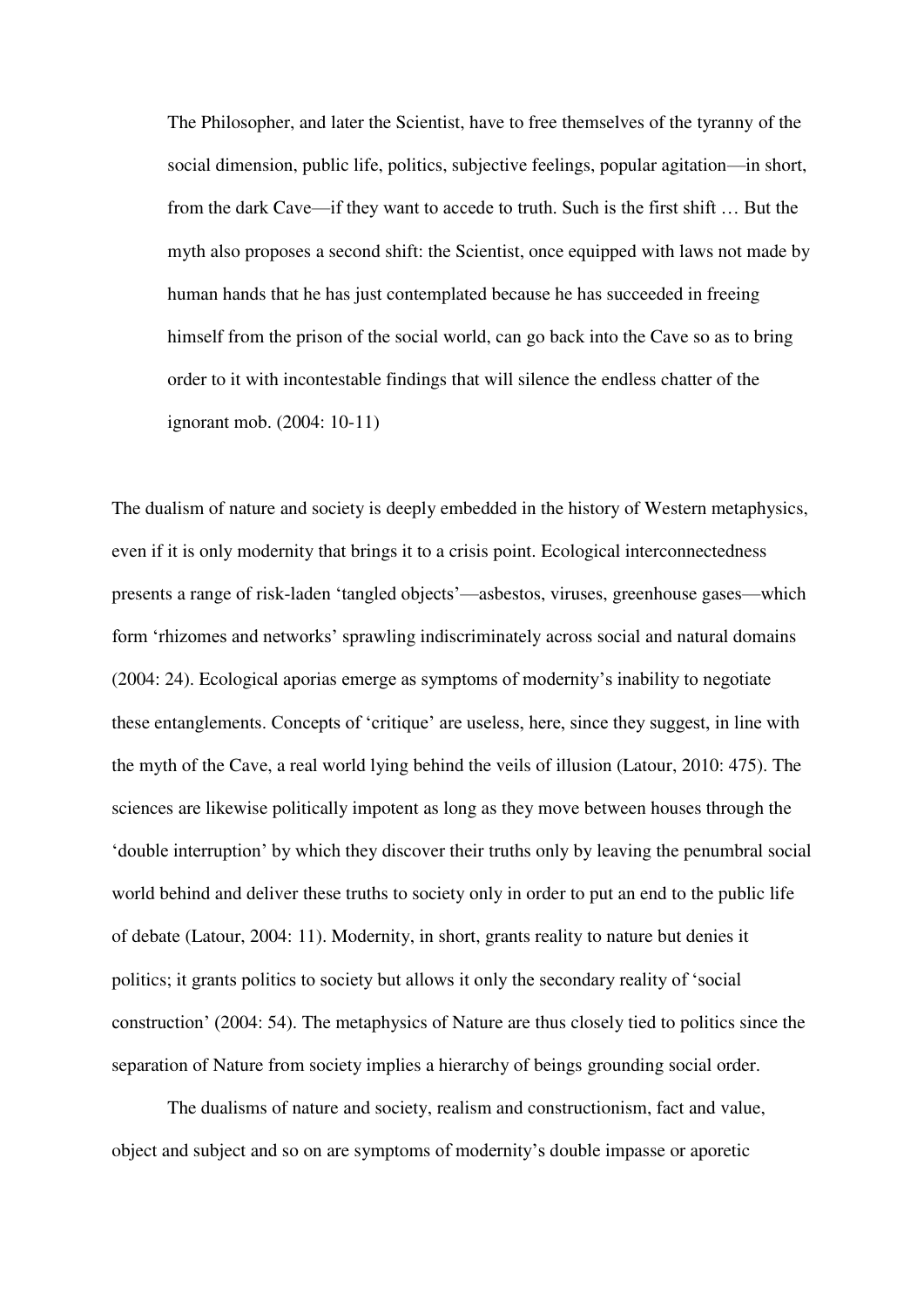character, which is why they cannot be escaped simply by adding their terms together: '"the" collective, appearances notwithstanding, cannot be achieved by a simple *adding together* of nature and society' (Latour, 2004: 57). Dualism as such is not the issue but the mutual exclusivity of the dualism's terms. To house the collective anew, we need a new inclusive dualism of human and nonhuman 'citizens' (2004: 79). This in turn calls for a new bicameralism in which nature (fact) and society (value) are replaced by powers of 'taking into account' and of 'putting in order' (2004: 165). Taking into account addresses external reality and asks: 'how many new propositions must we take into account in order to articulate a single common world in a coherent way?' (2004: 108). Putting in order concerns instituting and ordering, and asks: 'what order must be found for the common world formed by the set of new and old propositions? (2004: 110). Fact and value are thus replaced with separate powers of accounting for reality and of giving it a social order. The collective's requirement for closure means that it is not possible to admit every entity accounted for, but closure is always provisional and excluded entities have a right of appeal guaranteed by the state.

Interconnectedness marks the end of the 'idea of Nature' as a hierarchy of beings. Latour demonstrates the point through his famous predilection for lists: 'A snail can block a dam; the Gulf Stream can turn up missing; a slag heap can become a biological preserve; an earthworm can transform the land in the Amazon region into concrete' (2004: 25). The end of Nature as a transcendent term granting social order entails that society must now generate its own organization immanently. Latour's name for this process is composition, a concept that displaces critique (2010: 485). Society may rank the beings it has admitted into the collective in order of importance, but this is not a divine or natural hierarchy. From a compositionist point of view, the immanent process of assembly opposes the already-assembled idea of Nature (2010: 482). Transcendence remains, but no longer as a source of ontological certainty. Instead, it designates the 'outside' consisting of beings external to an immanently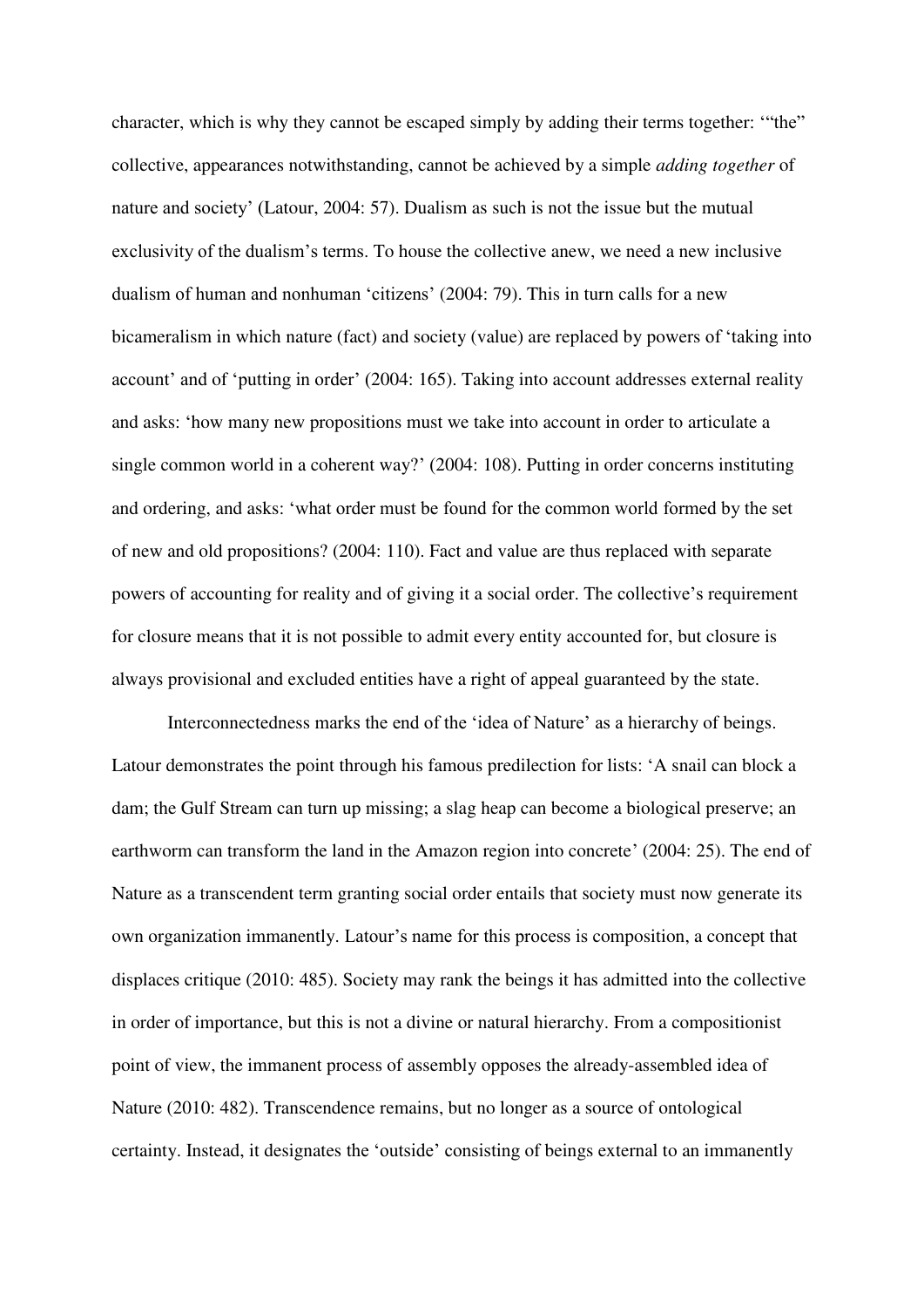composed collective. All of the old ecological aporias are replaced by a new dualism of humans and nonhumans in non-violent association, where a certain margin of the nonhuman always bounds the collective from the outside so that its limits are constantly redrawn. Society is composed by something similar to Luhmann's autopoiesis, then, a 'feedback loop' that passes from humans to nonhumans continuously in order to totalise, provisionally, the 'expanding collective' (Latour, 2004: 125).<sup>4</sup>

But the civil peace achieved through this new, compositionist bicameralism requires an emphasis on dwelling, the *house* as product of environment-making: 'Where does "external nature" now lie? It is right here: carefully naturalized, that is, socialized right inside the expanding collective. It is time to house it finally in a civil way by building it a definitive dwelling place' (Latour, 2004: 127). Housing the collective can only be done by returning to the root of ecology, the *oikos*, the 'common habitat' (2004: 135). The common is not given but results from the experimentation that decides 'its habitat, its *oikos*, its familiar dwelling' (2004: 136). Political ecology grounds human and nonhuman actors together in the *oikos*: 'It is to the *topos*, the *oikos*, that political ecology invites us to return' (2004: 224). Dwelling is not menaced by science, as it was for Heidegger, but rather given new political life by it. Latour ultimately seeks to resolve the common dwelling with 'an ecological way of thinking, a way of thinking rightly persuaded that in the final analysis everything is interconnected' (2004: 199). The fact that no collective can include everything means that scientific experimentation must exclude certain actors while 'assuring itself that the excluded entities will be able to put it in danger and appeal to it in the following phase' (2004: 199). Ecology's bipolarity, the tension between *oikos* and interconnectedness, is resolved here in the name of the *oikos* as a foundation. Latour thus gives the state the Kantian role of ensuring hospitality (a theme we will return to), 'the reception of aliens' or those defined by their position outside the common dwelling (2004: 209). In the 'new climatic regime' the only politics is the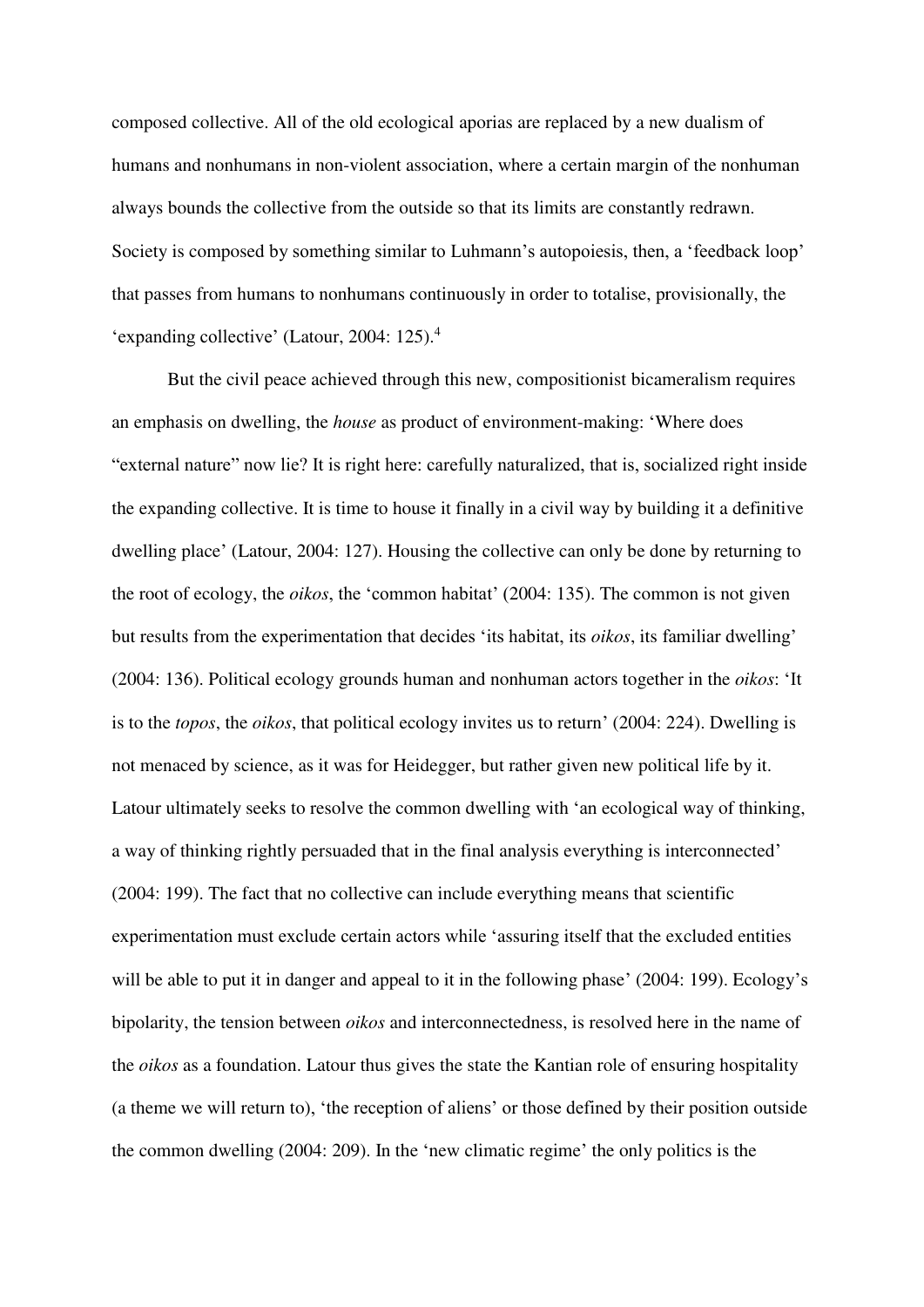politics of dwelling places and migrants (human and nonhuman) in flight (Latour, 2018: 11- 12). What he elsewhere refers to, following Stengers, as the 'intrusion of Gaia' demands not only an end of the modern constitution and its civil war but a new politics of *territory*. The real problem with Nature is that it resides in the 'global space of nowhere' and thus can never form a territory in which the collective can be composed (Latour, 2017: 166). But Latour's resolution of ecological aporias through a neo-Schmittian politics of territorialization merely leads us to other, deeper aporias belonging to the *oikos* itself, as I will show. The nonviolence of the common dwelling's *necessarily exclusionary* character is not as easy to insist upon as Latour believes. We can thus question the necessity of identifying political ecology today—and the entire 'search for the Common' (Latour, 2010: 488)—with the *oikos*.

#### **Revolution of the** *Oikeios*

Although it condemns aspects of the Latourian approach, Moore's *Capitalism in the Web of Life* (2015) shares key elements with Latour's argument, namely: that the separation of nature from society is the major obstacle to developing an effective environmental politics, that this separation has been central to the emergence and development of capitalist modernity but has led to crises that modernity itself cannot overcome, and that what is needed is a new configuration of the *oikos* or what Moore, using an adjectival form of this term, calls the '*oikeios*'. It is specifically in terms of a holistic view that he deems the nature-society dualism inadequate: 'The dualist construction of Nature and Society—Green Arithmetic—poses a question it cannot answer: the question of the Whole. Why? Because Nature plus Society does not add up' (Moore, 2015: 22). As with Latour, adding nature and society together does not produce the expected totality.

Since the 1970s, ecosocialist thought has made the case for moving beyond the dualist framework but Moore's polemic is this has been much easier to assert as philosophical claim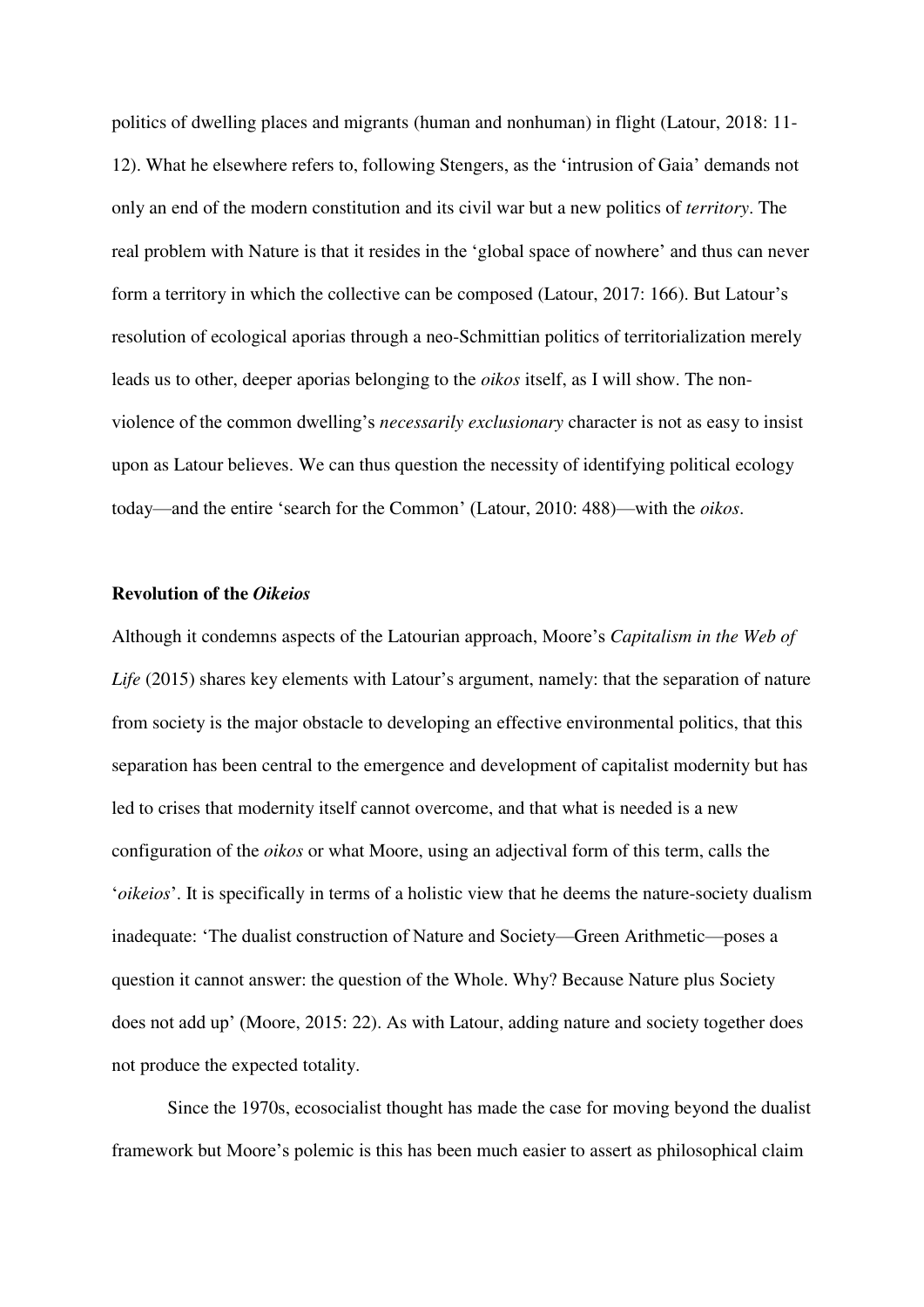than practice as methodology. Discussions of the Anthropocene concept suggest that the problem goes well beyond debates within Marxist theory. Even as we come to recognise humanity's inextricable entanglement in the Earth's strata, humanity seemingly remains exceptional:

Philosophically, humanity is recognized as a species within the *web* of life. But in terms of our methodological frames, analytical strategies, and narrative structures, human activity is treated as separate and independent: humanity becomes Humanity. There are 'human constructions' and 'natural' constructions—even as humans are recognized as a geophysical force. (Moore, 2015: 170)

This 'disjuncture' by which humanity is both part of *and* additional to nature 'lies at the core of the impasse in environmental studies today' (2015: 34). If the terms of the nature-society dualism cannot simply be added together—if the dualism becomes an aporia—it is because *they were never separate to begin with*. We should begin instead with the 'double internality' of humanity-in-nature and nature-in-humanity (2015: 1). The double impasse here, strangely, becomes its own solution. This is how Moore conceptualises the *oikeios*, a word borrowed from Theophrastus for whom the *oikeios topos* was the 'favourable place' or 'proper country' where a plant can take root (2015: 12). The *oikeios* in Moore's usage is the double relation by which human organisation produces and is produced by its environments and thus the 'bridge between philosophical claim and historical method' (2015: 12).

The separation of nature and society, though an abstraction, has very real historical force and constitutes the *violence* of modernity as such (Moore, 2015: 4). Since the long sixteenth century, the accumulation of capital has depended on representations of nature as something external to society. The Cartesian separation of mind and body is indicative of a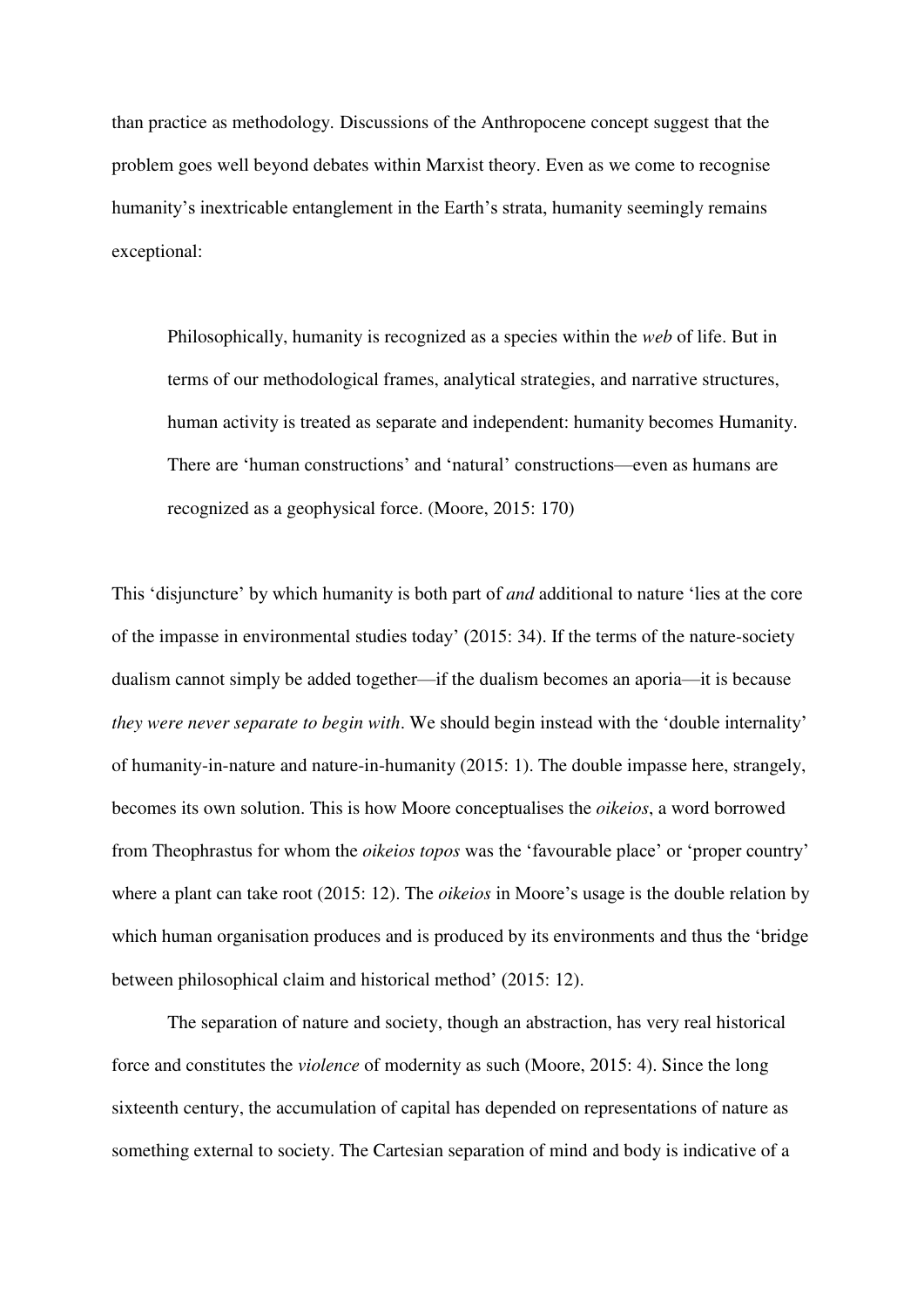whole metaphysics which, from Renaissance perspective to modern genetics, constitutes an unprecedented mapping, measuring and categorisation of the world. Capitalism needs 'abstract social labour' but also 'abstract social nature', the 'knowledges and symbolic regimes that [construct] nature as external, space as flat and geometrical, and time as linear' (2015: 191). In order for the commodification of life and work (human and otherwise) to remain profitable, capital needs a surplus of externalised, *uncommodified* life and work (unpaid labour) at its disposal. On a world-ecological level, the falling rate of profit at the root of capitalism's woes corresponds to a declining surplus of uncommodified human and extra-human natures within the orbit of accumulation. The vast commodity frontiers opened up by European colonial exploration and exploitation 'extended the zone of appropriation faster than the zone of commodification' and thus established capitalism as a world system (2015: 73). Technological fixes for accumulation crises have generally also been geographical fixes that expanded the ecological surplus and opened up new horizons of appropriation. As a source of work or energy, nature and not just labour produce value, but nature here is to be understood, like labour power, as fully social and as having historical existence *only* to the extent that it is appropriated. This can be seen throughout capitalism's history, from the Spanish silver mines of Potosi in the sixteenth century, to the Caribbean sugar that drove the transatlantic slave trade from the seventeenth, to the grain that poured into Britain from North America in the nineteenth, to cheap Middle Eastern oil in the twentieth. In each case, nature is a historical nature, co-produced by capitalism.

Escaping the nature-society dualism, then, requires the argument that nature has historical existence only through its internalisation by human acts of environment-making. Nature external to these acts is an abstraction perpetrated by capitalism's strategies of appropriation. What really happens in the human relation to external nature is a kind of *selfrelating*, since nature only exists as already internalised: 'everything that humans do is a flow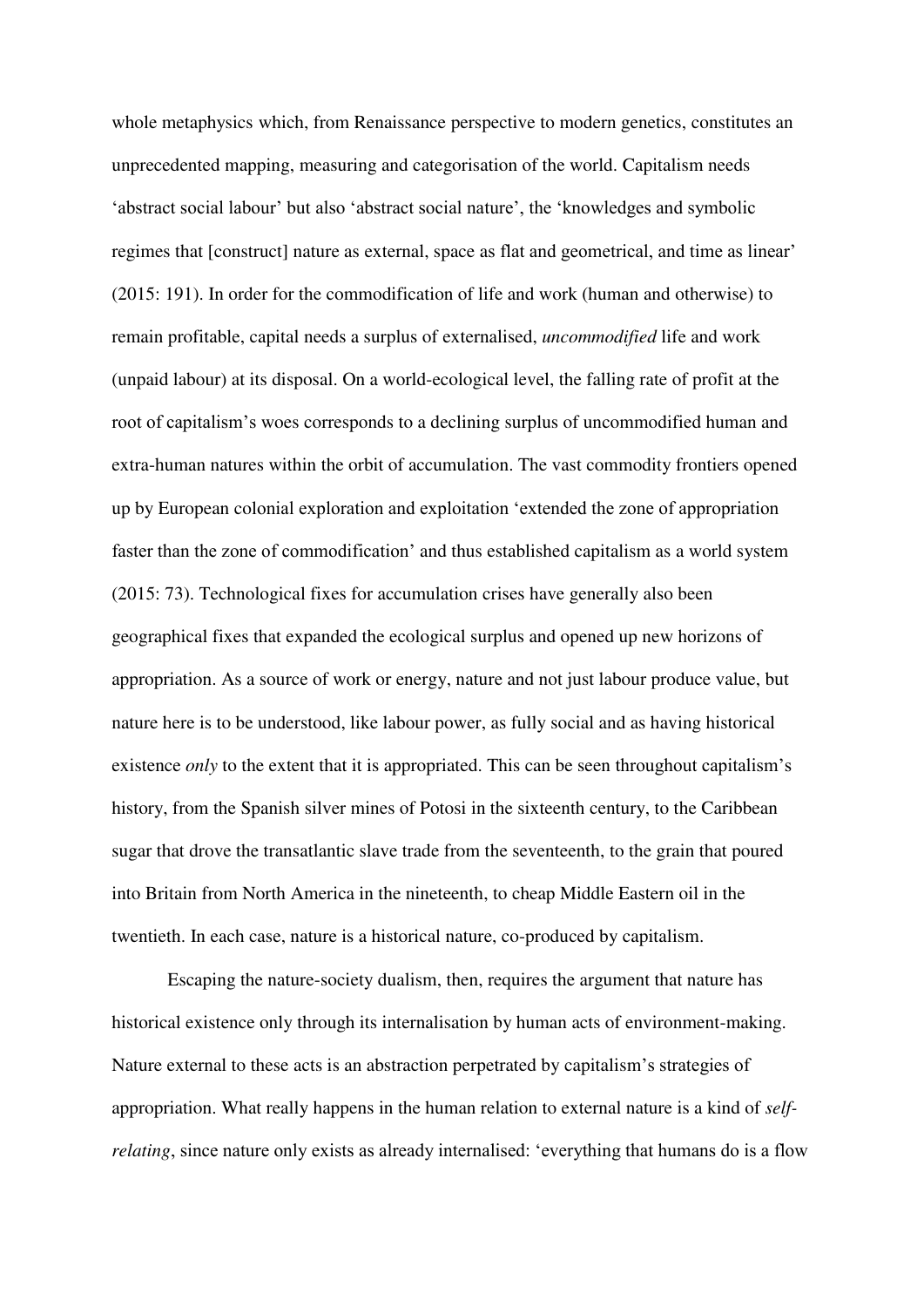of flows, in which the rest of nature is always moving through us' (Moore, 2015: 7). This holism risks the most audacious anthropocentrism, but it is a price Moore is willing to pay for the elimination of the 'bourgeois representation of nature' as extra-social resource (2015: 196).

The outlines of a post-capitalist *oikeios* emerge from the revolt of human and nonhuman life against capitalism's world-ecological systems. Capitalism is unique in how it subjects the *oikeios* to revolutionary upheaval as a matter of course; it '[compels] all lifeactivity to work on the rhythms of capital' (2015: 231). The spatio-temporalities of capital accumulation annihilate the *oikeios* as a meaningful dwelling place by making it increasingly homogenous and quantifiable, in what Marx famously called the annihilation of space by time (Moore, 2015: 211). In this sense, under capitalism the *oikeios* dissolves its own basis as a dwelling place and brings about a revolution at the level of life (not nature) in general: 'At some level, all life rebels against the value/monoculture nexus of modernity' (2015: 205). The capitalist *oikeios* is thus, in some sense, necessarily self-dissolving—that is, *it confronts and experiences historically its own impossibility*. Capitalism causes life to occupy an aporetic space. Superweeds, for example, are a revolt against genetically modified monocultures. Capital co-produces historical natures in the web of life in order to accelerate accumulation but it also, unwittingly, produces historical natures that frustrate it, challenge it, and open a path for a post-capitalist *oikeios* in which the human relation to nature is no longer defined by the violence of the nature-society opposition.

For Moore, then, like Latour, the *oikeios* as interconnected whole of human and nonhuman agencies can be posited non-violently once we stop organising society on the basis of nature's externality. Andreas Malm (2018), one of Moore's harshest critics, overlooks a key aspect of his argument, namely that ecological thought in general has reached the same impasse as capitalism, is caught in the very same hesitation between the separation and non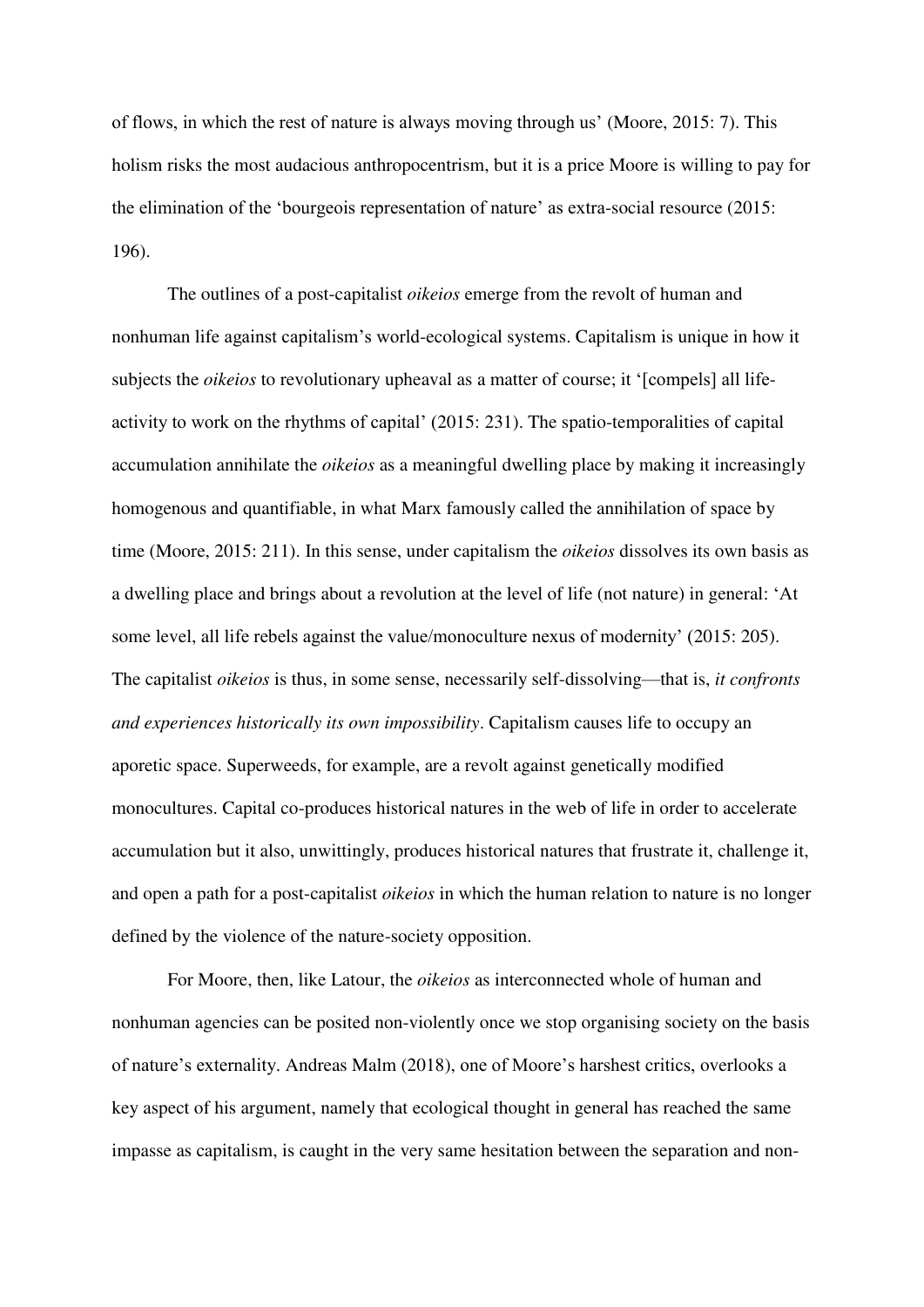separation of nature and society. Green Arithmetic thus has the form of capitalism's central ecological aporia. But it does not follow that the *oikos* or *oikeios*, the dwelling place, the coproduced environment, is the category by which the aporia is dissolved. In fact, capitalism's ecological contradiction is aporetic *precisely because* it leads life to demand the 'impossible' path *beyond* the terms of the *oikos* altogether. What I argue in the closing section, with reference to Derrida's ethics of hospitality and recent work in eco-deconstruction, is that the *oikos* is itself an aporetic concept and that ecological interconnectedness requires thinking *an*ecological life.

#### **The Anecological Thought**

To think interconnectedness comprehensively, as ecology calls on us to do, we also need to think its limit. Luhmann's ecological paradox rests on this insight. The interconnections of society and its environment can be understood only as a unity that bounds social totality and a difference that precludes totalisation. This offers an ecological understanding of totality as a structural problem for capitalist modernity, which I have shown to be the basis of arguments made by Latour and Moore. They demonstrate persuasively that the theory and practice of environmental politics are marked by the ecological aporias of capitalism. What a critic such as Malm misses is that the dualism of nature and society becomes aporetic precisely at the point where the terms seem least opposed, least different, least problematic. This is because capital accumulation demands that nature be both internal and external to society. Where Latour and Moore should be critiqued, however, is in their recourse to the *oikos* (or *oikeios*) by which a resolution to ecological aporias is sought in the positing of dwelling or environment-making as the absolute horizon of politics. Latour's recent work is emphatic on this: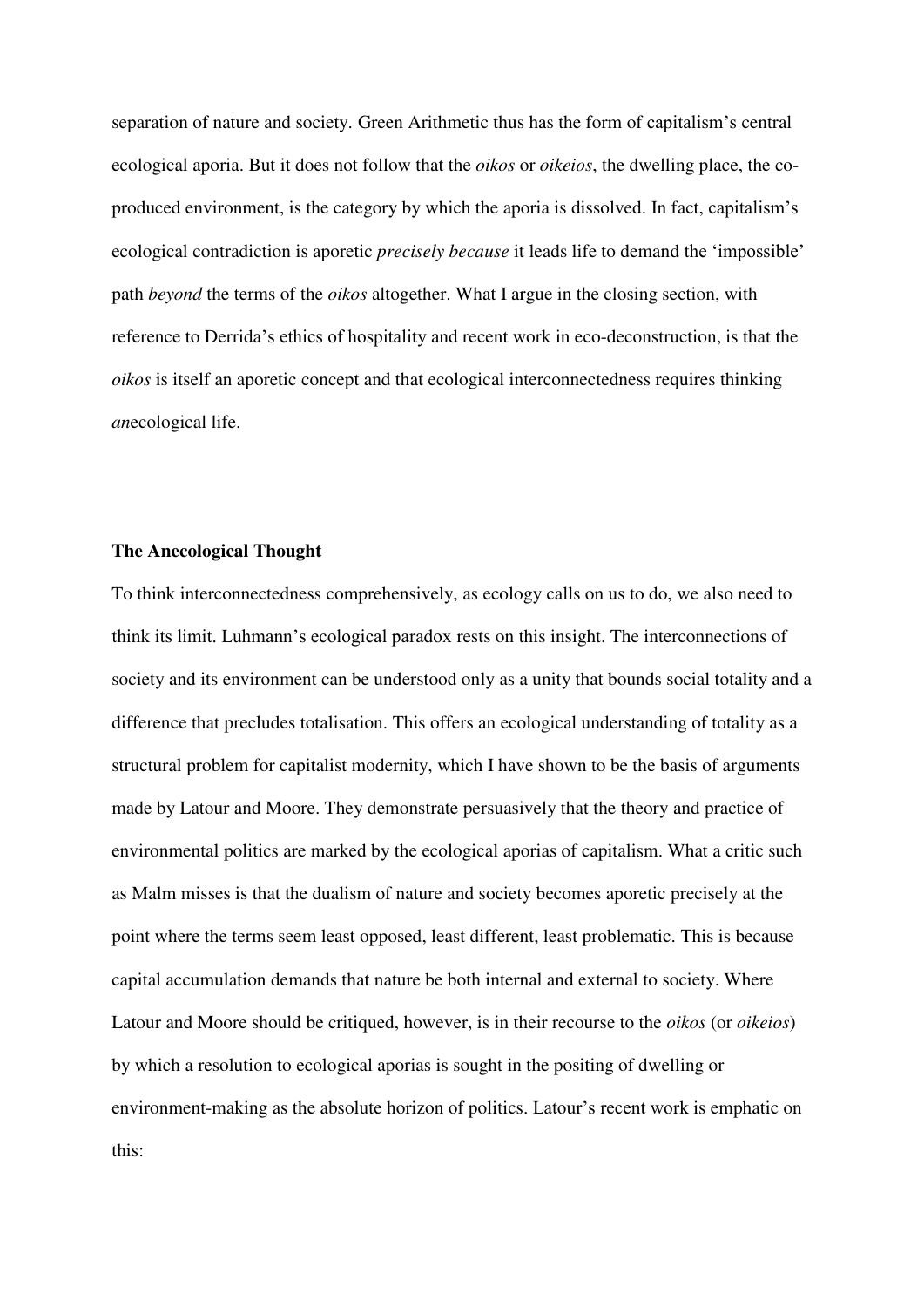it is perhaps time to stop using the word 'ecology' except to designate a scientific field. There are only questions of dwelling places inhabited with or defended against other terrestrials that share the same stakes. The adjective 'political' ought to suffice from now on to designate these terrestrials. (2018: 90)

The heating of the Earth is forcing more and more humans and nonhumans into flight, as Latour recognises. The question of nature thus becomes for him the question of relationships to territories, the Earth, and 'land' (2018: 9). This is the defining feature of what he calls the politics of the 'climatic regime', in which a major challenge is the reception of human and non-human migrants (2018: 10). While human populations have lived for millennia mainly within a climatic niche of, on average, thirteen degrees Celsius, we now know that this will change dramatically in the next fifty years, forcing a new geographical distribution of people with their crops and livestock (Xu et al., 2020). To give another example, mass extinctions of parasites are causing surviving parasite species to migrate to new hosts, leading to unpredictable invasions, novel diseases, and processes of co-extinction (Carlson et al., 2017). In such conditions, identifying political ecology with the politics of dwelling (even while including nonhumans) is dangerously narrow because it judges all life on the basis of a political right to territory, in what Graham Harman approvingly calls Latour's 'Green Schmittianism' (Harman 2020: 88). For Moore, life likewise takes on a political and historical existence only via human environment-making, a position which not only cannot avoid anthropocentrism but which ties life inextricably to normative notions of place and habitat.

What is dangerous here specifically is the insistence that there is life only through the foundational role of the *oikos*. This entails that anecological life—life, human or otherwise,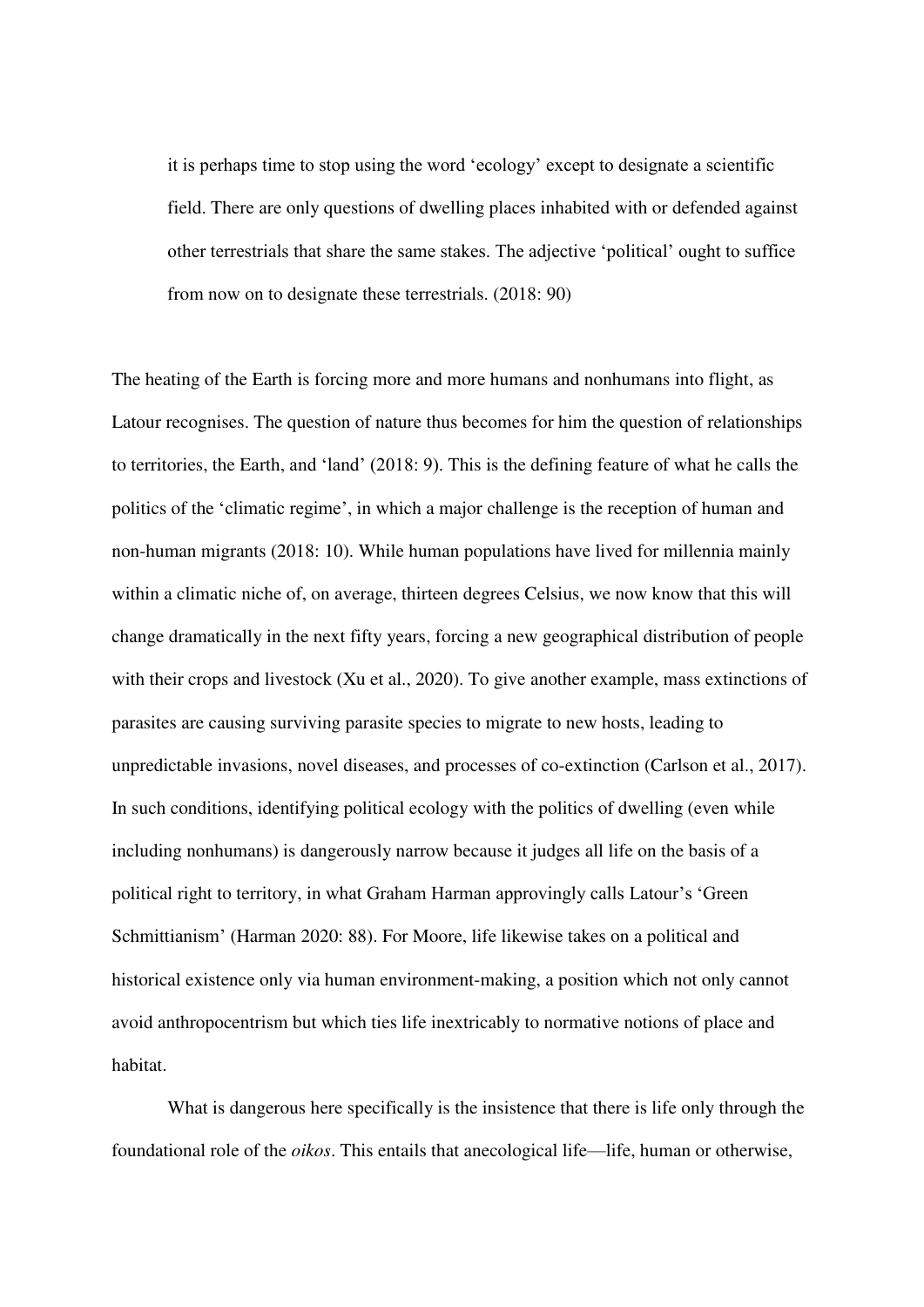that cannot presume the security of dwelling or a right to territory—is an *aberration*, or worse, politically incomprehensible. Anecological life is lived at the very limits of territories and habitats, in spaces of displacement, uncertainty, and endangerment but also of survival and creative becoming in which interconnectedness is both destroyed and remade. These spaces have been richly documented in a recent book by Sonia Shah. Through meticulous research on the history of science and the politics of migration, Shah shows how a 'sedentist paradigm' has led to consistent underestimations of life's propensity to move beyond its usual ranges (2020: 223). Sedentist biases are only now being discarded within the sciences, as researchers come to recognise the extent to which movement is a central evolutionary adaptation across species of many kinds (2020: 242-3). That life should be defined in terms of a more or less unchanging, normative relation to a 'proper place' is a myth (often racially motivated) that has sustained ecology from Theophrastus to Haeckel and twentieth-century population biology. The migration of peoples has thus come to be seen as an aberration rather than a long-established way of surviving, and often flourishing, that humans share with many other species. The unprecedented rate at which border walls have been built recent years shows just how deeply contemporary politics is dominated by a horror of life in movement (Shah, 2020: 290). The insistence that only an *oikos* can save us also stems from these kinds of sedentist biases. Recognising anecological life by no means downplays how climate change is displacing humans and non-humans or how the results of this can be cataclysmic, quite the contrary. But to regard life in flight merely as the expression of cataclysm rather than part of long-standing evolutionary strategies of survival and innovation offers a restricted (and strangely anti-Darwinian) view of what life actually does in times of crisis (2020: 267).

Recent work on Derrida and ecology suggests ways of making anecological life part of our ecological thinking. From an eco-deconstructionist perspective, the *oikos* can be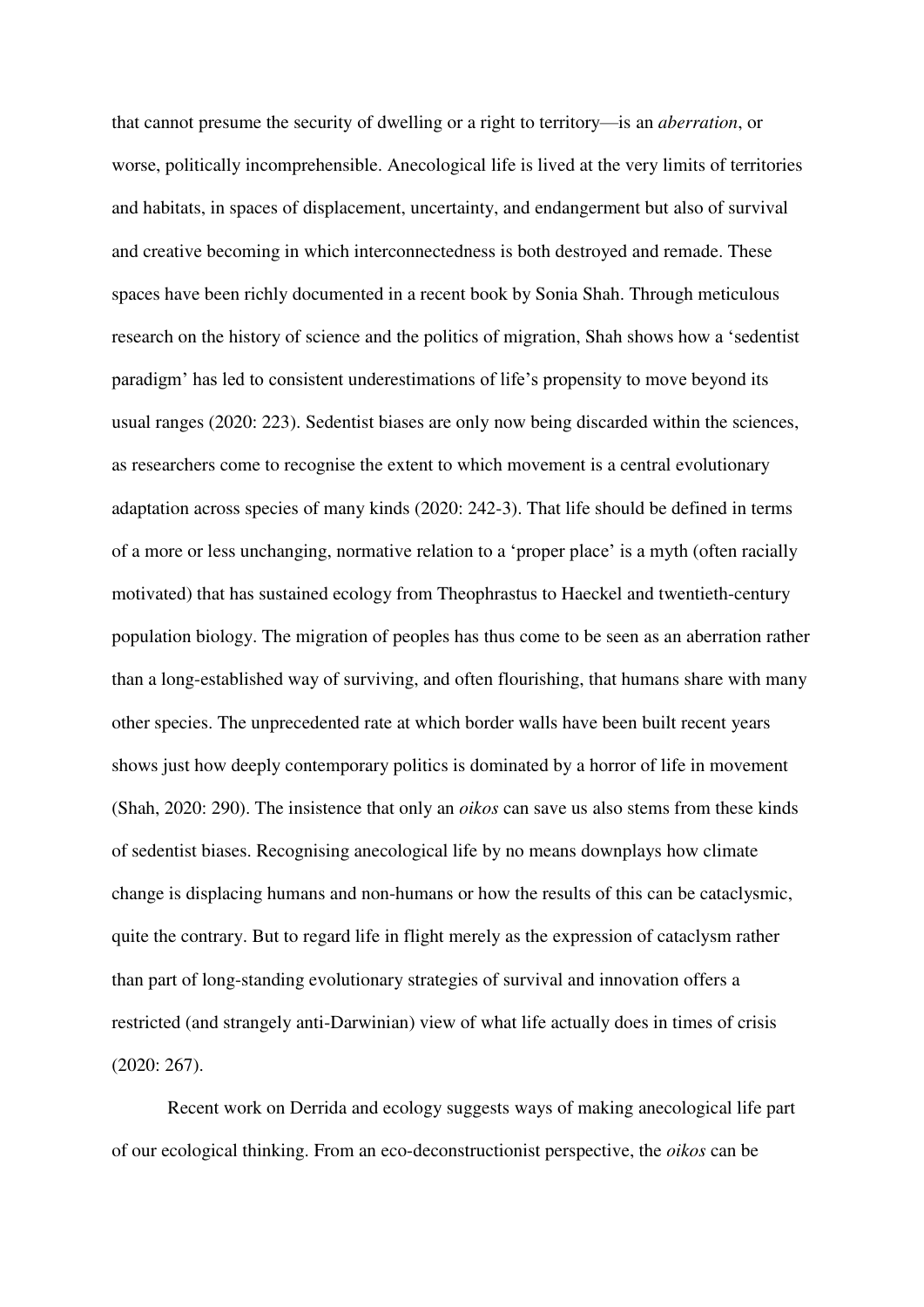approached through the *différance* that disrupts its self-presence or *logos*. It is true that Derrida rarely spoke of ecology, but the frequent focus on economy in some of his major texts arises from a concern with the *oikos* as the terms' shared root. It is well known, for example, how he defined *différance* as a relation between the 'economical' and the 'noneconomical' or aneconomic in the circulation of the signifier as an infinite deferment or irrecoverable loss of self-present meaning (Derrida, 1982: 19). An economy of signs is always also in some sense an expenditure without reserve, a 'general' as well as a 'restricted' economy in Bataille's sense (Derrida, 1978: 341). The economic and the aneconomic dimensions exist in tandem—a text is both the sameness and the difference of signs composing it, the dynamic retention and loss of its meanings—but they are not mere oppositions or conflicts to be resolved. Rather, their coexistence is processual. As Derrida puts it:

differ*a*nce is not a distinction, an essence, or an opposition, but a movement of spacing, a 'becoming-space' of time, a 'becoming-time' of space, a reference to alterity, to a heterogeneity that is not first a matter of opposition. Hence a certain inscription of the same, which is not the identical, *as* differ*a*nce. At once economy and aneconomy. (Derrida and Roudinesco, 2004: 21)

*Différance* is not an opposition of identity and alterity to be dialectically mediated, nor a relation of inside and outside to be distinguished by a boundary, but a sameness differing from itself. Derrida's concern with economy and aneconomy can, as Philippe Lynes demonstrates, be translated into the terms of ecology and anecology (Lynes, 2018: 113). Life can be thought both as *oikos*, inscription in a proper dwelling, the regulation of the ecological interconnectedness of the common world *and* as the anecological movement by which life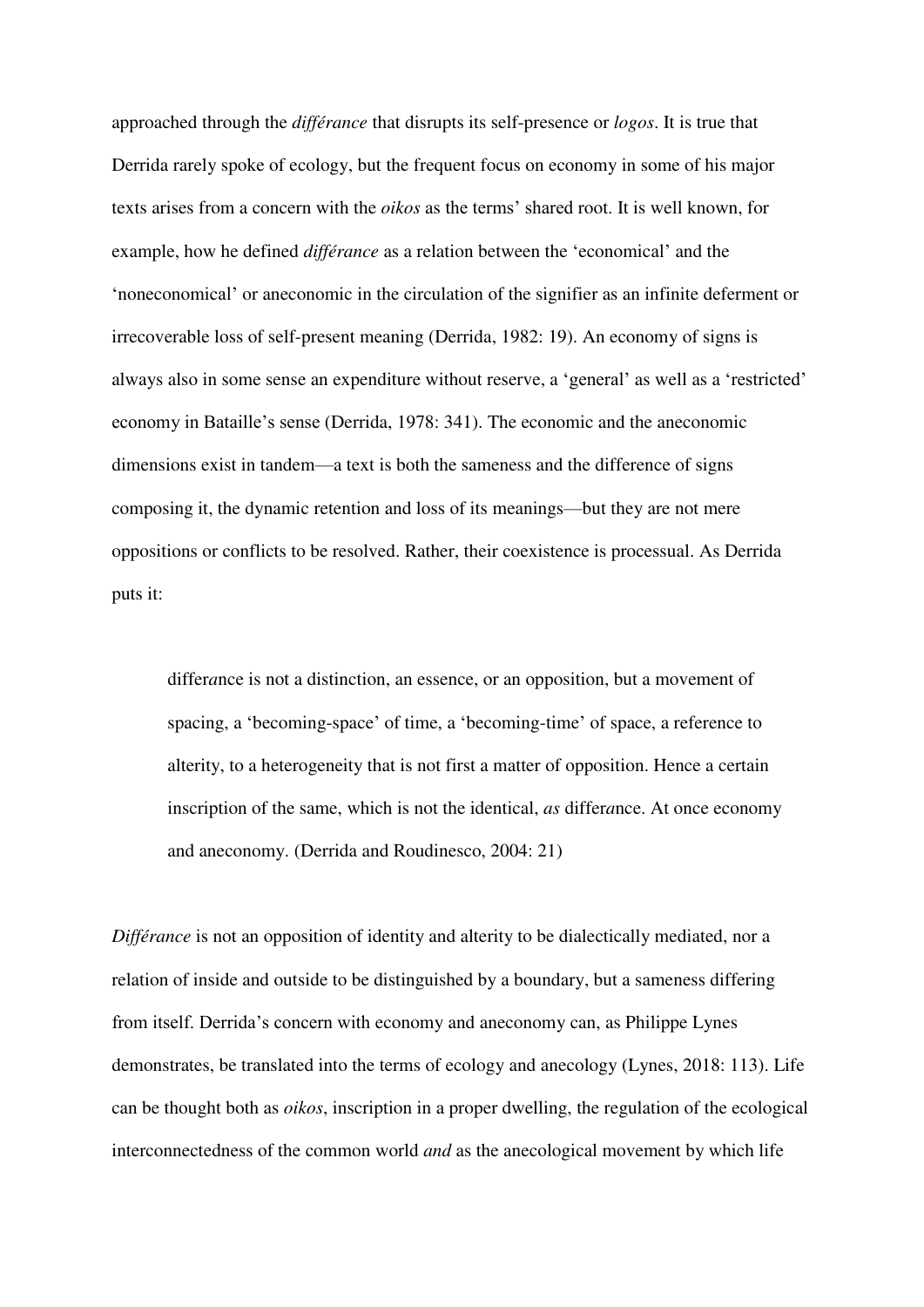departs from, or is in excess of, its own ecological networks, proper dwelling places and regulatory systems. The central ecological aporia, then, is not fundamentally that of nature and society but relates to the ecological and anecological spacings through which life necessarily moves.

A politics and ethics of dwelling can be maintained, but only as long as the *oikos* itself is thought as aporetic. Michael Marder suggests that Derrida's general avoidance of the word 'ecology' in favour of economy is not without importance in this regard, since it signals the Heideggerian sense of dwelling that Derrida deconstructs:

'Eco-' is the way we have inherited the Greek word *oikos*, meaning 'house' or 'dwelling.' And Derrida's deconstruction has never been of anything but the dwelling. That is one of the things the French thinker took from Heidegger's famous dictum 'Language is the house of being. In its home man dwells.' Derrida's style of inhabiting this house was by deconstructing it (Marder, 2018: 141)

The supremely sedentist notion of dwelling that Heidegger called for as the remedy for modernity's deracinated and errant forms of life invests the house or *oikos* with ontological security. For Derrida, however, dwelling in the house of being is of necessity a deconstruction of the security of its presumed *logos* or truth. Ecological thought, if it is to avoid the sedentist paradigm, must reflect, self-critically, on the presumption of the *oikos* as an ontological foundation.

 If dwelling has no natural, ontologically secure foundation, then it is necessarily provisional and thus, in some sense, always imposed with some minimal degree of violence. Latour's confidence, shared by Moore, that a common world or *oikos* can be established nonviolently, and that elements foreign to the common world can somehow be peacefully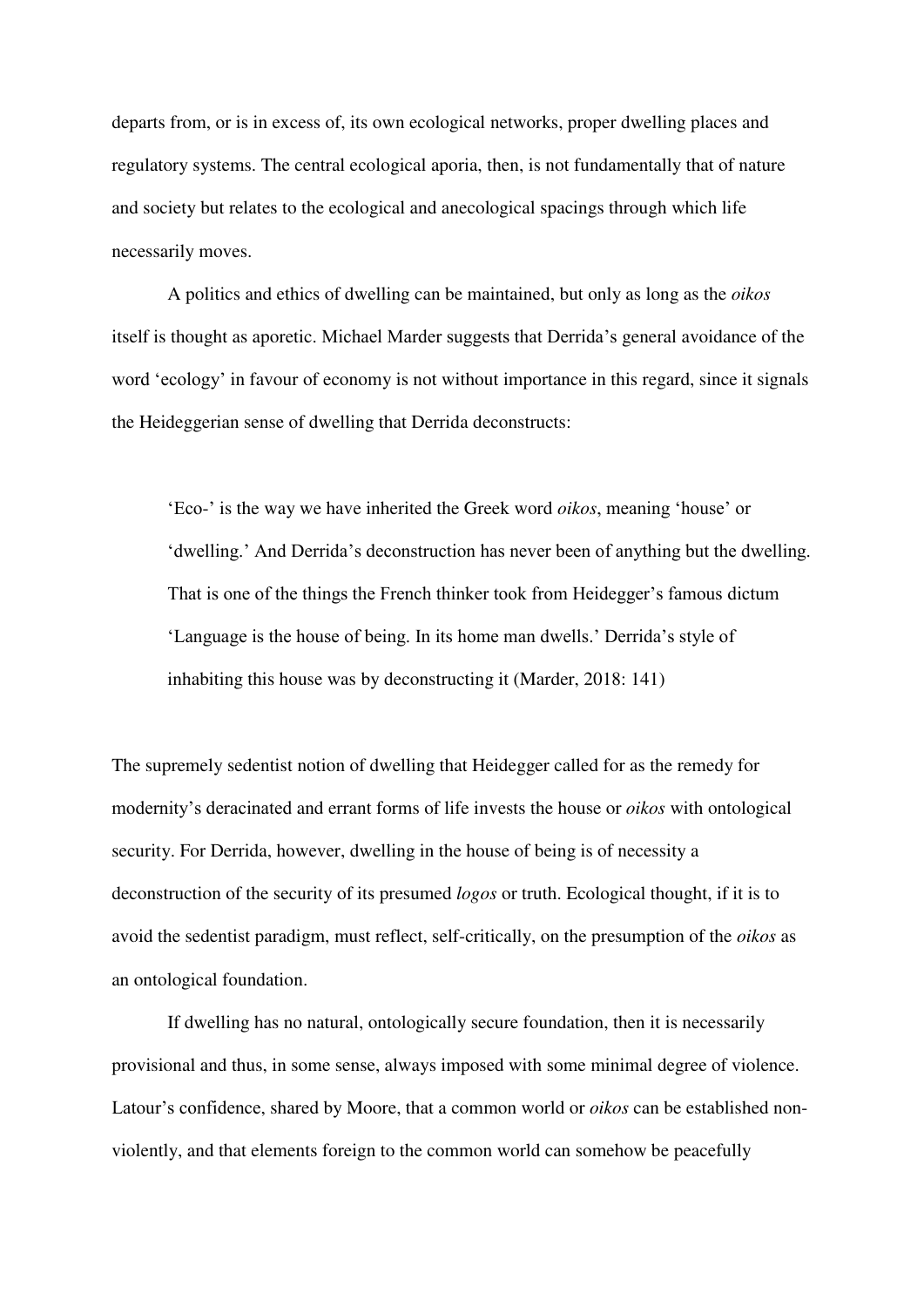excluded, should be questioned. When Thom Van Dooren describes the conservation of critically endangered whooping cranes, he evokes the idea of a necessary minimum of violence. Care for one species necessarily 'sits alongside the domination, coercion, and abandonment of others' in what he calls a 'violent-care' (Van Dooren, 2014: 92). In addition, caring for endangered life can involve doing a certain amount of violence (through captivity, and so on) to the life in question (2014, 104). Conservation in the midst of the ongoing sixth mass extinction event can thus be regarded as a key example of anecological life. Within these conservation practices, care and violence are intimately entwined.

Derrida's ethics of hospitality allow us to think this violence through the aporetic form of the 'antinomy' as 'a divided law, a double law or a double bind' in which an absolute hospitality is both necessary and impossible (Derrida, 2004: 168). The *oikos* can be thought in terms of this double law which maintains it as divided, open and closed at the same time. Derrida conceives of hospitality as simultaneously an unconditional and a conditional openness of the house to the arrival of the other:

there would be an antinomy, an insoluble antinomy, a non-dialectizable antinomy between, on the one hand, *The* law of unlimited hospitality (to give the new arrival all of one's home and oneself, to give him or her one's own, our own, without asking a name, or compensation, or the fulfilment of even the smallest condition), and on the other hand, the laws (in the plural), those rights and duties that are always conditioned and conditional. (2000: 77)

The law of unconditional hospitality, the *absolute* ethical demand to welcome the other (strangers, aliens, migrants) is *above* the laws that condition hospitality in its customary forms, but it must also be maintained in coexistence with them as their outermost possibility.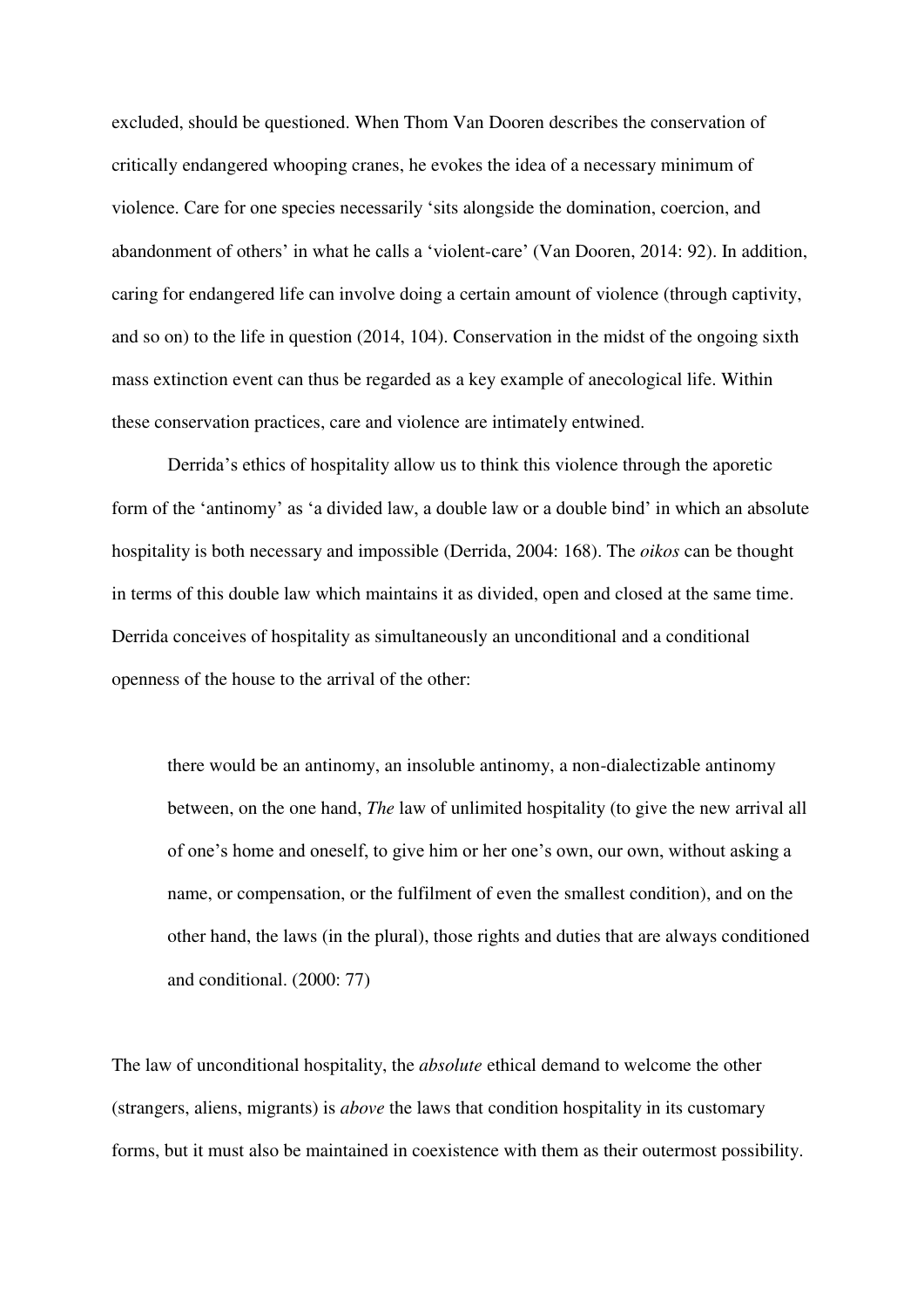The aporetic *oikos* of hospitality is thus governed by a double law that splits it from itself and makes dwelling both absolute and conditional at once. If the conditions of hospitality involve a certain violence, such as a right to exclude or expel or to demand something in return, then it is, Derrida argues, a necessary one if we are to avoid the 'worst violence', namely, a final and absolute calculation of the house and thus the relation between self and other, which would be stasis, silence, nothingness, and nihilism (1978: 162). The worst violence in the ecological sense would be an Earth on which every relationship, every form of life, is made calculable or quantifiable in advance, where the otherness of those others with whom we share the Earth through a myriad of interconnections has been abolished through technological and economic systems implemented to secure certain, narrowly defined forms of human dwelling. Capitalism views the Earth as the 'host' of economic life in this way and seeks an absolute hospitality, a global *oikos* in which all life works to the rhythms of capital accumulation. Against this, the lesser violence of a dwelling that is always provisional and conditional should be asserted.

The aporia of the *oikos* can be embraced, then, in a deconstructive and ethical mode that allows ecological and anecological life to be reckoned alongside one another in a relationship that is impossible to fully calculate or mediate. The worst violence of biological annihilation and environmental destruction wrought for the sake of capitalist and imperialist forms of human dwelling must be countered through the lesser violence of a life irreducible to its dwelling places, a life that constantly confronts the conditions of dwelling at the very limits of terrestrial hospitality, a life lived in the dangerous and precarious spaces beyond any ontologically secure relationship to an *oikos*. Despite their obvious dangers, such spaces are also vital arenas of care, survival, and experimentation.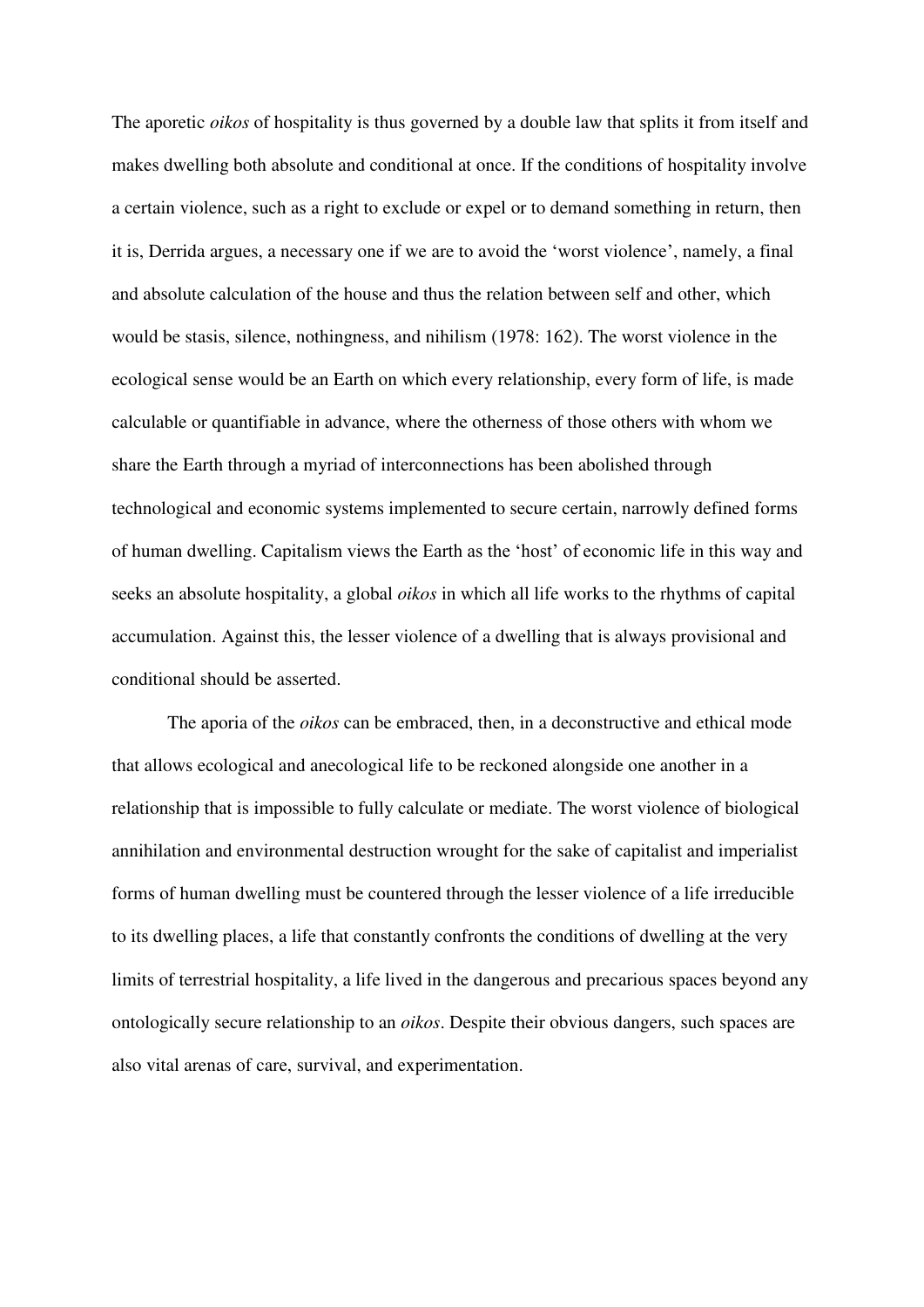# **Notes**

 $1$  Derrida notes that the term 'antinomy' might suggest itself here, but that it is too closely tied to the Kantian notion of 'transcendental illusion' and to the dialectical solutions of Marx and Hegel (Derrida, 1993: 16). Nevertheless, Derrida often retains 'antinomy', especially when emphasizing the conflict of two equally legitimate regimes of the law, as occurs with the demand for conditional and unconditional hospitality (2000: 77).

<sup>2</sup> Another would be Deleuze and Guattari's critique of the sedentary paradigm within ecological thought and criticism. For an example of work in this mode, see Tynan (2020).

<sup>3</sup> For Cary Wolfe, it is precisely this emphasis on the paradoxes of self-reference that puts Luhmann closer to Derrida than to comparable thinkers such as Žižek, Foucault, Deleuze and Guattari, or Latour (Wolfe, 2010: xixxxi).

<sup>4</sup> Latour rejects Luhmann's approach as an attempt to 'naturalise' or 'biologize' the social, presumably because of its debts to Maturana and Varela (Latour, 2004: 269). But Luhmann states explicitly that such a naturalising metalanguage is not possible as a principle of self-observation, which is why modernity's self-descriptions are fraught with paradox and 'strange loops' (1989: 24).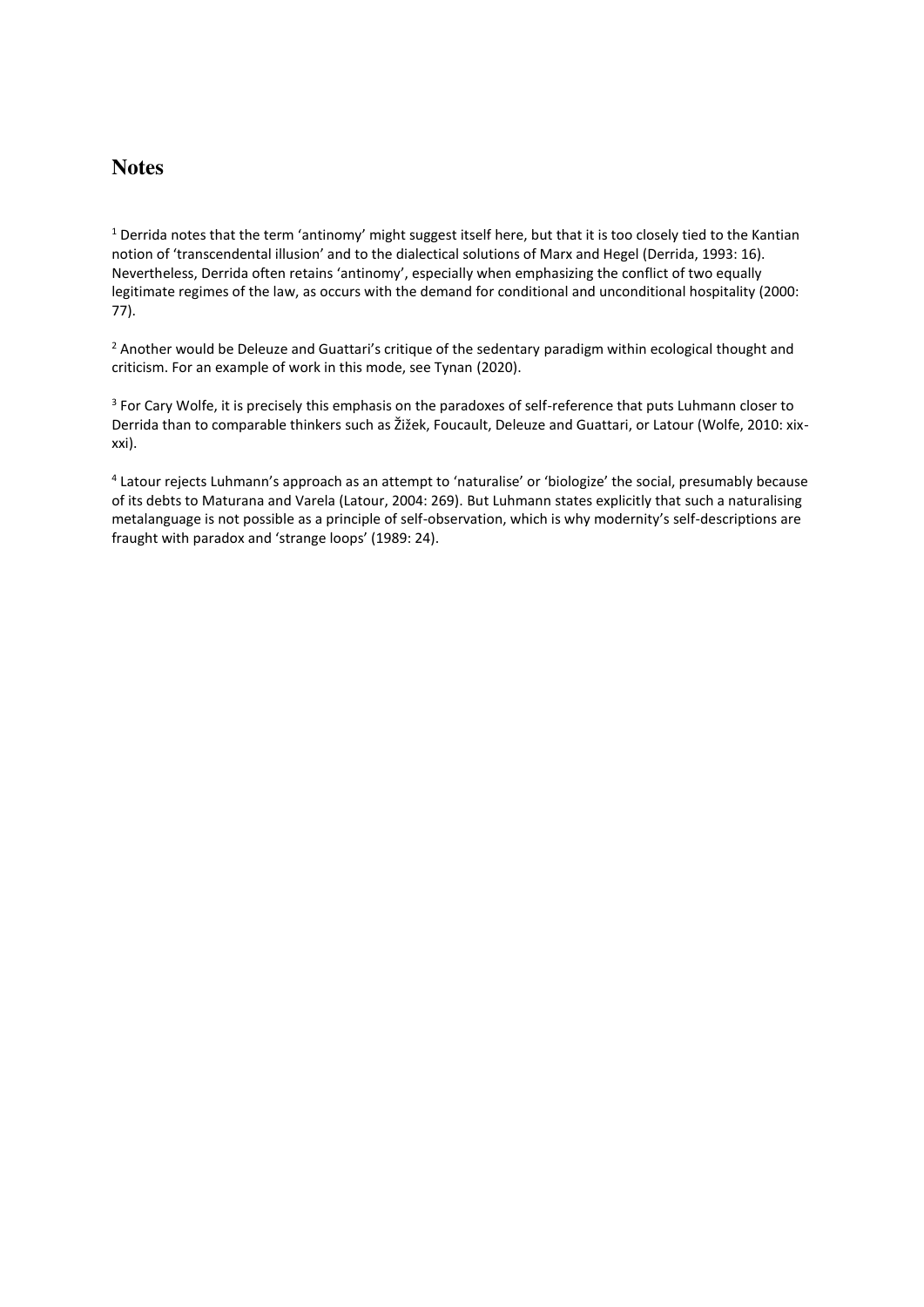## **References**

Bergthaller H (2016) Paradox as Bedrock: Social Systems Theory and the Ungrounding of Literary Environmentalism in Edward Abbey's *Desert Solitaire*. In: Zapf, H (ed.) *Handbook of Ecocriticism and Cultural Ecology*. Berlin/Boston: De Gruyter, pp. 105-122.

- Carlson C et al. (2017) Parasite Biodiversity Faces Extinction and Redistribution in a Changing Climate. *Science Advance*s 3(9): e1602422.
- Cronon W (1992) A Place for Stories: Nature, History, and Narrative. *The Journal of American History* 78(4): 1347-1376.
- Derrida J (1978) *Writing and Difference*, trans. A Bass. London and New York: Routledge.
- Derrida J (1982) *Margins of Philosophy*, trans. A Bass. Brighton: Harvester Press.
- Derrida J (1993) *Aporias*, trans. T Dutoit. Stanford: Stanford University Press.
- Derrida J (2000) *Of Hospitality: Anne Dufourmantelle Invites Jacques Derrida to Respond*, trans. R Bowlby. Stanford: Stanford University Press.
- Derrida J (2004) The Antinomies of the Philosophical Discipline: Letter Preface, trans. P Kamuf. In: *Eyes of the University: Right to Philosophy 2*, Stanford: Stanford University Press, 165-174.
- Derrida J and Roudinesco E (2004) *For What Tomorrow . . .: A Dialogue*, trans. J Fort. Stanford: Stanford University Press.
- Descola P and Pálsson G (eds) (1996) *Nature and Society: Anthropological Perspectives*. London and New York: Routledge.
- Fritsch M, Lynes P and Wood D (eds) (2018) *Eco-Deconstruction:*

*Derrida and Environmental Philosophy*. New York: Fordham University Press.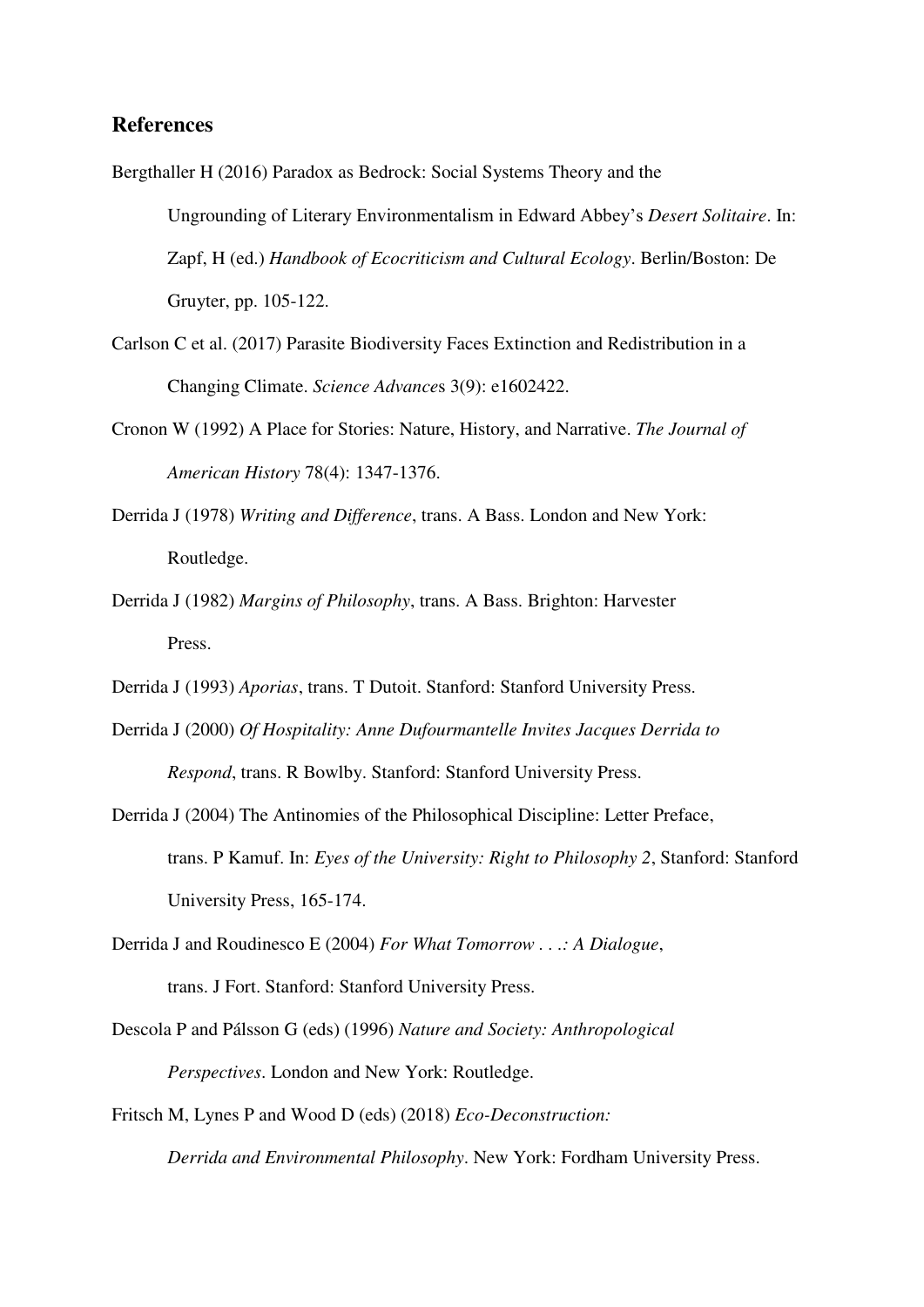Haeckel E (1866) *Generelle Morphologie der Organismen*. Berlin: Georg Reimer.

- Harman G (2020) Demodernizing the Humanities with Latour. In: Felski R and Muecke S (eds) *Latour and the Humanities*. Baltimore: Johns Hopkins University Press, pp. 76-106.
- Heidegger M (1971) *Poetry, Language, Thought*, trans. A Hofstadter. New York: HarperCollins.
- Heyd T (ed.) (2005) *Recognizing the Autonomy of Nature: Theory and Practice*. New York: Columbia University Press.
- Latour B (2004) *Politics of Nature: How to Bring the Sciences into Democracy*, trans. C Porter. Cambridge, MA: Harvard University Press.
- Latour B (2010) Attempt at a "Compositionist Manifesto". *New Literary History* 41 (3): 471–490.
- Latour B (2017) *Facing Gaia: Eight Lectures on the New Climatic Regime*, trans. C Porter. Cambridge: Polity.
- Latour B (2018) *Down to Earth: Politics in the New Climatic Regime*, trans. C Porter. Cambridge: Polity.
- Luhmann N (1989) *Ecological Communication*, trans. J Bednarz Jr. Chicago: University of Chicago Press.
- Lynes P (2018) The Posthuman Promise of the Earth. In: Fritsch M, Lynes P and Wood D (eds) *Eco-Deconstruction: Derrida and Environmental Philosophy*. New York: Fordham University Press, pp. 101-120.
- Malm A (2018) *The Progress of This Storm: Nature and Society in a Warming World*. London: Verso.
- Marder M (2018) Ecology as Event. In: Fritsch M, Lynes P and Wood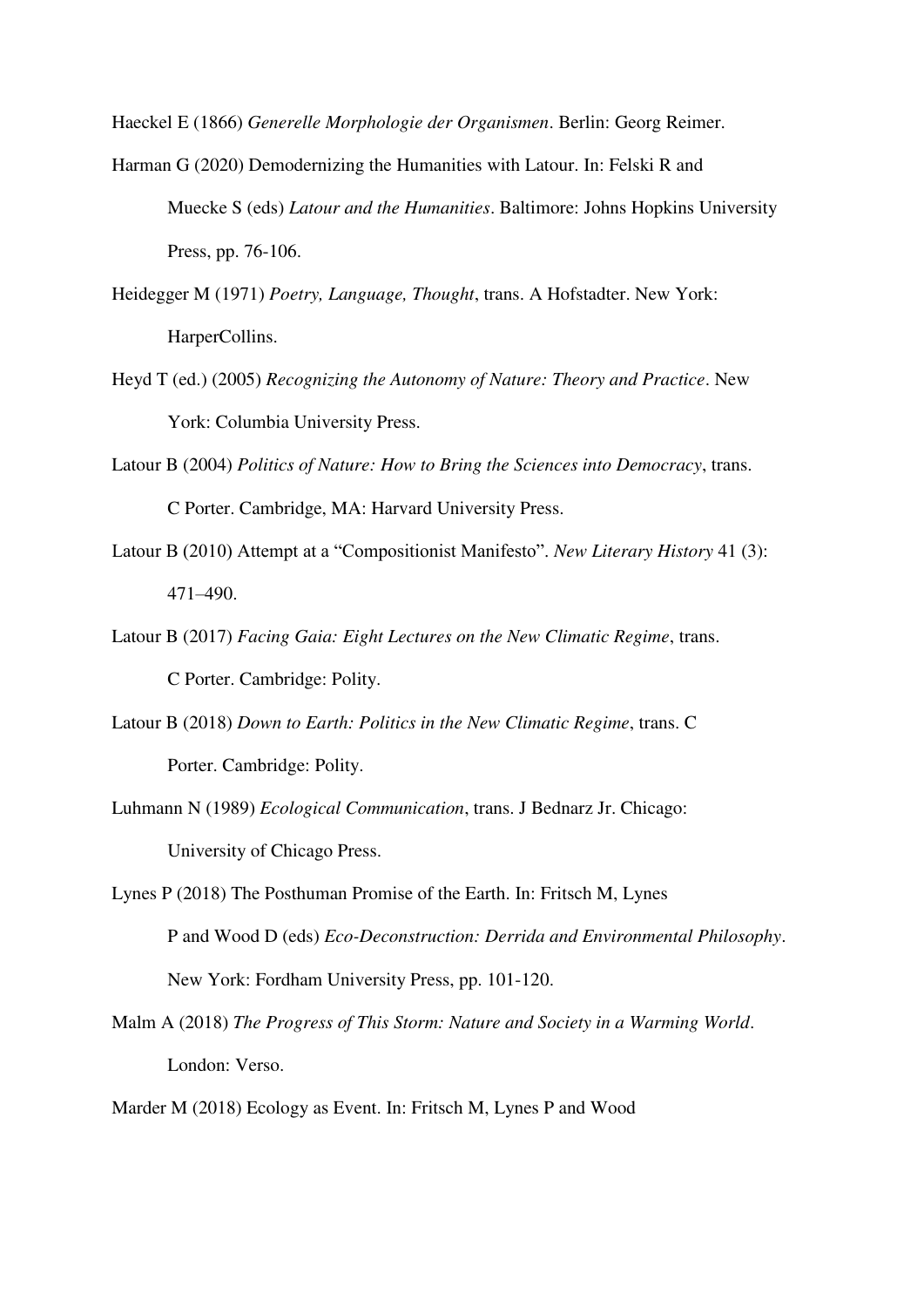D (eds) *Eco-Deconstruction: Derrida and Environmental Philosophy*. New York: Fordham University Press, pp. 141-164.

- Maturana HR and Varela FJ (1980) *Autopoiesis and Cognition: The Realization of the Living*. Dordrecht/Boston: D Reidel.
- Moore JW (2015) *Capitalism in the Web of Life: Ecology and the Accumulation of Capital*. London: Verso.
- Morton T (2010) *The Ecological Thought*. Cambridge, MA: Harvard University Press.
- Nichols A (2011) *Beyond Romantic Ecocriticism: Toward Urbanatural Roosting*. New York: Palgrave Macmillan.
- Plumwood V (2002) *Environmental Culture: The Ecological Crisis of Reason*. London: Routledge.
- Shah S (2020) *The Next Great Migration: The Story of Movement on a Changing Planet*. London: Bloomsbury.

Soulé ME and Lease G (eds) (1995) *Reinventing Nature?: Responses To Postmodern Deconstruction*. Washington, DC: Island Press.

- Spitzer L (1942) Milieu and Ambiance: An Essay in Historical Semantics. *Philosophy and Phenomenological Research* 3(1): 1-42.
- Tynan A (2020) *The Desert in Modern Literature and Philosophy: Wasteland Aesthetics*. Edinburgh: Edinburgh University Press.
- Van Dooren T (2014) *Flight Ways: Life and Loss at the Edge of Extinction*. New York: Columbia University Press.
- Vogel S (1996) *Against Nature: The Concept of Nature in Critical Theory*, Albany: State University of New York Press.

Vogel S (2015) *Thinking like a Mall: Environmental Philosophy after the End of*